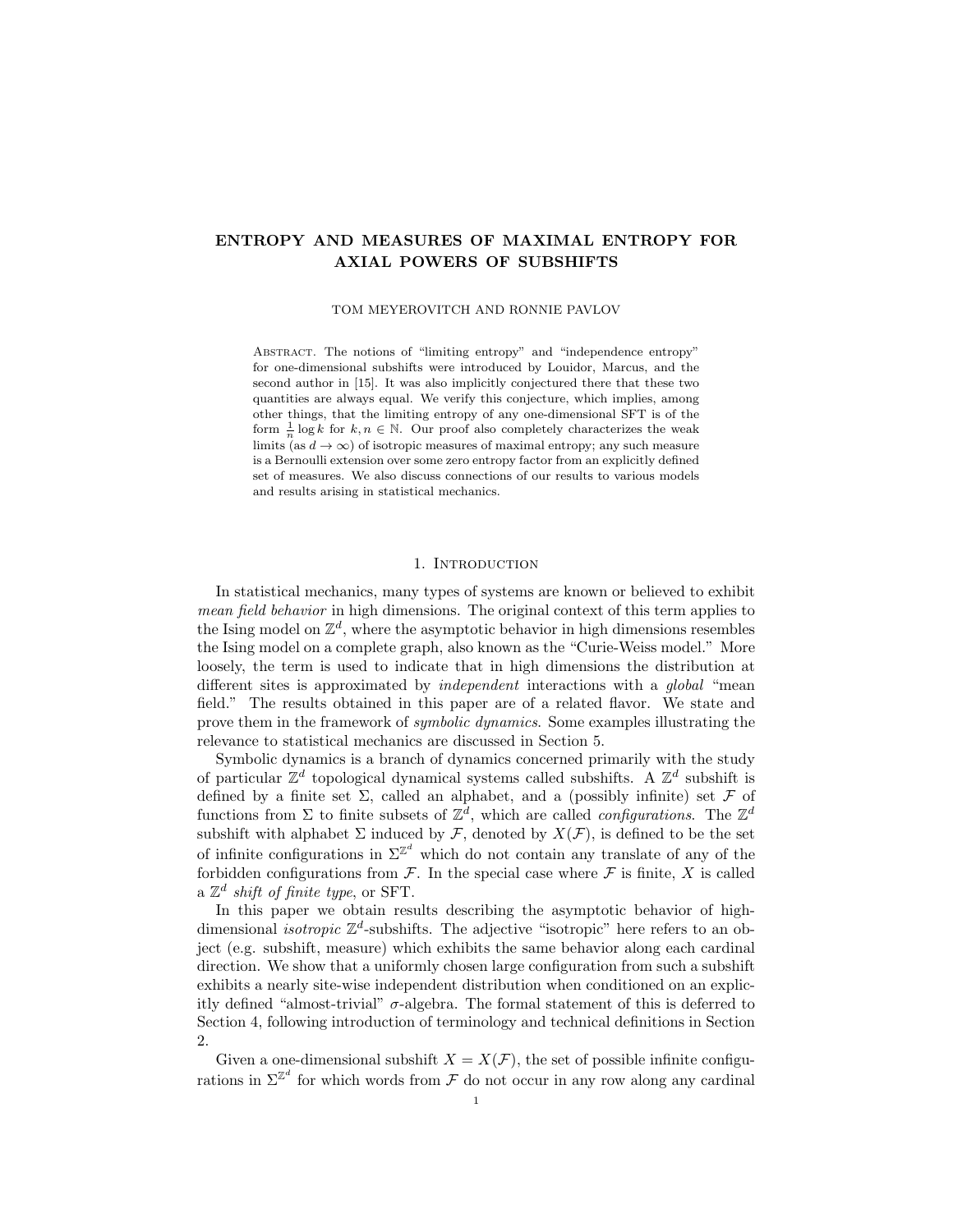direction is a d-dimensional subshift, which we call the dth *axial power* of  $X$  and denote by  $X^{\otimes d}$ . For instance, for  $\Sigma = \{0, 1, 2\}$  and  $\mathcal{F} = \{00, 11, 22\}$ ,  $X^{\otimes d}$  contains all  $\{0, 1, 2\}$ -colorings of  $\mathbb{Z}^d$  where adjacent sites (sites with distance 1) have distinct colors.

Our main result concerns the limiting topological entropies of  $\mathbb{Z}^d$  axial powers for a fixed one-dimensional subshift, and was implicitly conjectured in [15], where key definitions and machinery were also developed, including two entropy-like quantities associated with any nonempty one-dimensional subshift X.

The first is called the *limiting entropy* of X and is denoted  $h_{\infty}(X)$ . The limiting entropy is defined as a limit of topological entropies for the sequence of ddimensional axial powers of  $X$ . The limit here exists since the topological entropies of axial powers of  $X$  form a nonincreasing sequence; see [15] for details. The limiting entropy  $h_{\infty}(X)$  can also be viewed as the topological entropy of a suitably defined "infinite-dimensional" axial power, which will form the foundation of our proof.

The second quantity is the *independence entropy* of X and denoted  $h_{ind}(X)$ . Informally, this is a measure of how much of the topological entropy of  $X$  comes from sitewise independent behavior. If a one-dimensional subshift X has alphabet  $\Sigma$ , then we say that a string  $A_1A_2 \ldots A_n$  of nonempty subsets of  $\Sigma$  is "independently legal for X" if  $a_1 \ldots a_n$  appears in a point of X for every choice of  $a_1 \in A_1, \ldots, a_n \in$  $A_n$ .

For example, consider the one-dimensional subshift of finite type consisting of all  $x \in \{0,1\}^{\mathbb{Z}}$  which do not contain consecutive 1s, called the golden mean shift and denoted by G. Then  $\{0, 1\}\{0\}\{0, 1\}$  is independently legal for G, since all four words 000, 001, 100, 101 appear in points of G. However,  $\{0, 1\}$  $\{0, 1\}$  $\{0\}$  is not independently legal for G, since the word 110 is illegal in G. (This is because 110 contains consecutive 1s.)

Any independently legal string of subsets for a subshift  $X$  can be thought of as a source of words appearing in points of  $X$  which are induced by sitewise independent choices. The independence entropy of  $X$  is defined as the asymptotic exponential growth rate (in  $n$ ) of the maximum number of words in  $X$  so induced by a single  $n$ -letter independently X-legal string.

It was shown in [15] that  $h_{ind}(X) \leq h_{\infty}(X)$  for all subshifts X, and implicitly conjectured that the quantities are always equal. Our main result is that this conjecture is true.

# **Theorem 1.1.** For any Z subshift X,  $h_{ind}(X) = h_{\infty}(X)$ .

For any SFT X, it was shown in [15] that  $h_{ind}(X)$  is of the form  $\frac{\log k}{n}$  where  $k, n \in \mathbb{N}$ , and that there is an simple algorithm to compute  $h_{ind}(X)$ . Thus, an important consequence of our result is that the limiting entropy for subshifts of finite type can be easily computed, and is always a rational multiple of the logarithm of a natural number. This is in sharp contrast to the topological entropy of ddimensional subshifts, for which there is no known explicit expression, even for some of the simplest nontrivial examples.

The remainder of the paper is organized as follows. Section 2 contains necessary definitions and preliminary results for our arguments and results. Section 3 contains the proof of Theorem 1.1. Section 4 contains results regarding measures of maximal entropy for our infinite-dimensional axial power  $X$ , including a uniqueness criterion. Section 5 discusses some previously existing results for specific models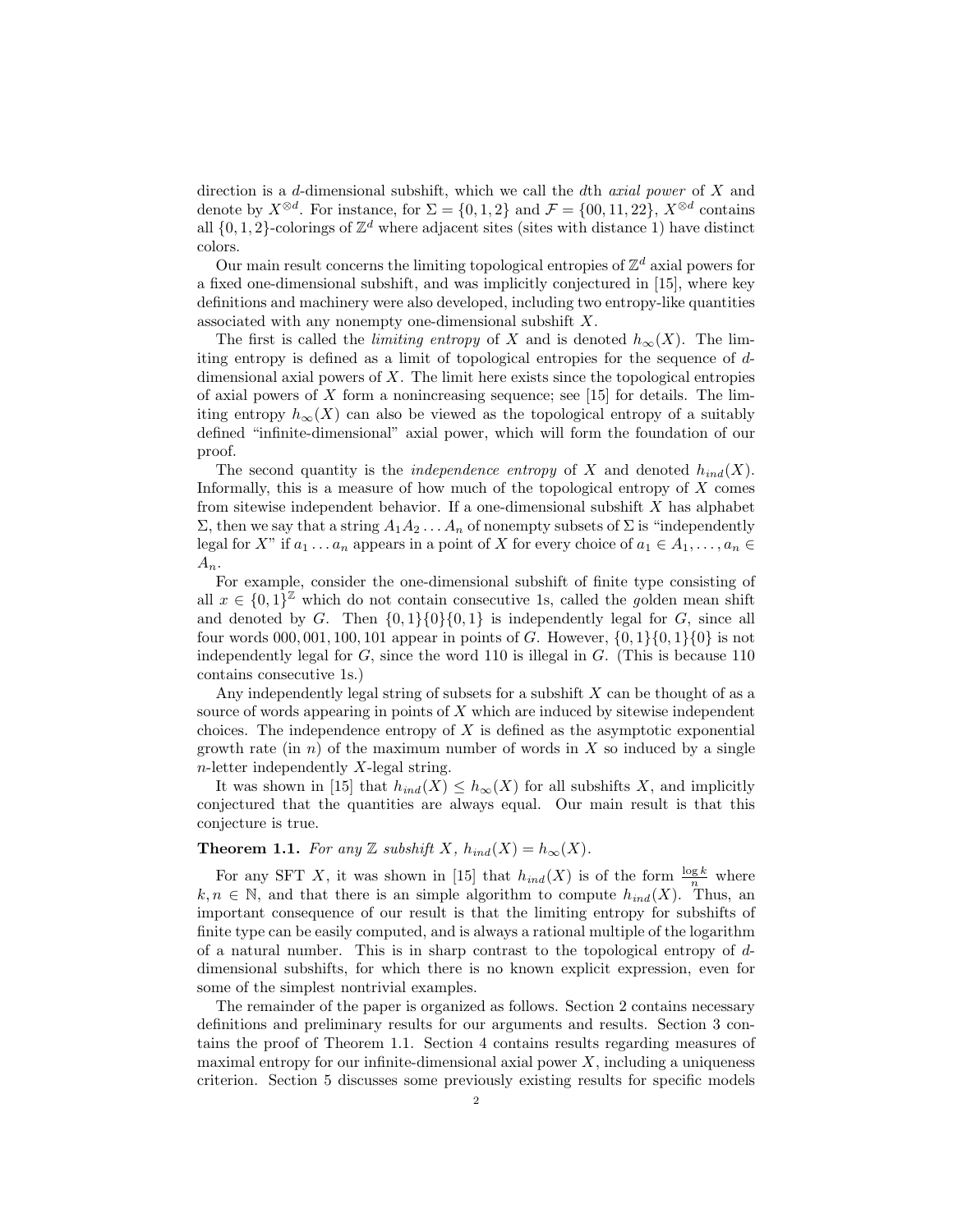and how our results fit into this framework, and Section 6 discusses some natural questions and directions for future work.

Acknowledgement: We are grateful to Brian Marcus for his encouragement and for many stimulating discussions. We would also like to thank the math department of the University of British Columbia and the Pacific institute for Mathematical Sciences for hosting a visit of the second author, when the initial part of this research took place.

## 2. Definitions and preliminaries

Many symbolic dynamical concepts and notation are valid for subshifts on any countable amenable group  $G$ . For our purposes, we will only consider  $G$  either equal to  $\mathbb{Z}^d$  for some  $d \in \mathbb{N}$ , or  $G = \bigoplus_{\mathbb{N}} \mathbb{Z}$ , which we denote by  $\mathbb{Z}^{\infty}$ .

In other words,  $\mathbb{Z}^{\infty} = \bigoplus_{\mathbb{N}} \mathbb{Z}$  is the countable group of infinite sequences of integers which have only finitely many non-zero terms.

Each of these groups is amenable because they admit a Følner sequence, which is a sequence  $F_n$  of finite subsets for which  $\frac{|gF_n \triangle F_n|}{|F_n|} \longrightarrow 0$  for all  $g \in G$ . For any  $d \in \mathbb{N}, \, [-n, n]^d$  is a Følner sequence in  $\mathbb{Z}^d$ , though we will rarely need to refer to the amenability of  $\mathbb{Z}^d$ . For the group  $\mathbb{Z}^{\infty}$ , an example of a Følner sequence is given by  $F_n = [-n, n]^n \times \{0\}^{\infty}$ ; unless explicitly stated otherwise,  $F_n$  will refer to these specific sets.

For any finite set  $\Sigma$ , which we call an *alphabet*, and any  $d \in \mathbb{N} \cup \{\infty\}$ , define the d-dimensional full shift to be the topological dynamical system given by the space  $\Sigma^{\mathbb{Z}^d}$ , endowed with the *shift*  $\mathbb{Z}^d$ -action  $(\sigma_v)$ , defined by  $(\sigma_v x)_g := x(g+v)$  for all  $v, g \in \mathbb{Z}^d$  and  $x \in \Sigma^{\mathbb{Z}^d}$ . The full shift is always endowed with the (discrete) product topology, with respect to which each shift is a homeomorphism.

A configuration is defined to be any  $c \in \Sigma^S$ , for a finite set  $S \subseteq \mathbb{Z}^d$ . The set S is called the *shape* of the configuration. For any finite set of configurations  $w_1, \ldots, w_n$ with disjoint shapes  $S_1, \ldots, S_n$ , their *concatenation* is the configuration  $w_1w_2\cdots w_n$ with shape  $\bigcup_{i=1}^n S_i$  defined by  $(w_1w_2 \cdots w_n)_{S_i} = w_i$  for  $1 \leq i \leq n$ .

A  $\mathbb{Z}^d$  subshift is a closed subset of the  $\mathbb{Z}^d$  full shift which is shift-invariant. Any  $\mathbb{Z}^d$ subshift X can be defined by a (possibly infinite) set  $\mathcal F$  of forbidden configurations in the following way:

$$
X = X(\mathcal{F}) := \{ x \in \Sigma^{\mathbb{Z}^d} : x_{S+n} \notin \mathcal{F} \text{ for all finite } S \subseteq \mathbb{Z}^d \text{ and } n \in \mathbb{Z}^d \}.
$$

When F is finite, we say that  $X(\mathcal{F})$  is a  $\mathbb{Z}^d$  subshift of finite type or SFT. For  $d=1$ , if  $\mathcal{F} \subset \Sigma^{\{0,\ldots,k\}}$  we say that  $X(\mathcal{F})$  is a k-step SFT.

For any  $\mathbb{Z}^d$  subshift X, we define the *language* of X, written  $\mathcal{L}(X)$ , to be the set of all configurations which appear within points of X. For any finite  $S \subset \mathbb{Z}^d$ , denote by  $\mathcal{L}(X, S) := \mathcal{L}(X) \cap \Sigma^S$  the set of configurations in  $\mathcal{L}(X)$  with shape S. For any  $\mathbb{Z}^d$  subshift X and  $w \in \mathcal{L}(X, S)$ , the set  $[w] := \{x \in X : x_S = w\}$  is called the cylinder set of w.

Given a Z subshift  $X \subset \Sigma^{\mathbb{Z}}$ , and any  $d \in \mathbb{N}$ , let  $X^{\otimes d} \subset \Sigma^{\mathbb{Z}^d}$  denote the  $\mathbb{Z}^d$ subshift defined by

$$
X^{\otimes d} = \{ x \in \Sigma^{\mathbb{Z}^d} \; : \; \forall g \in \mathbb{Z}^d \; \forall i \in \{1, \dots, d\}, \; x_{g + \mathbb{Z}e_i} \in X \},
$$

where  $x_{g+Ze_i} \in \Sigma^{\mathbb{Z}}$  is the sequence obtained by shifting x by g and projecting it in the ith direction.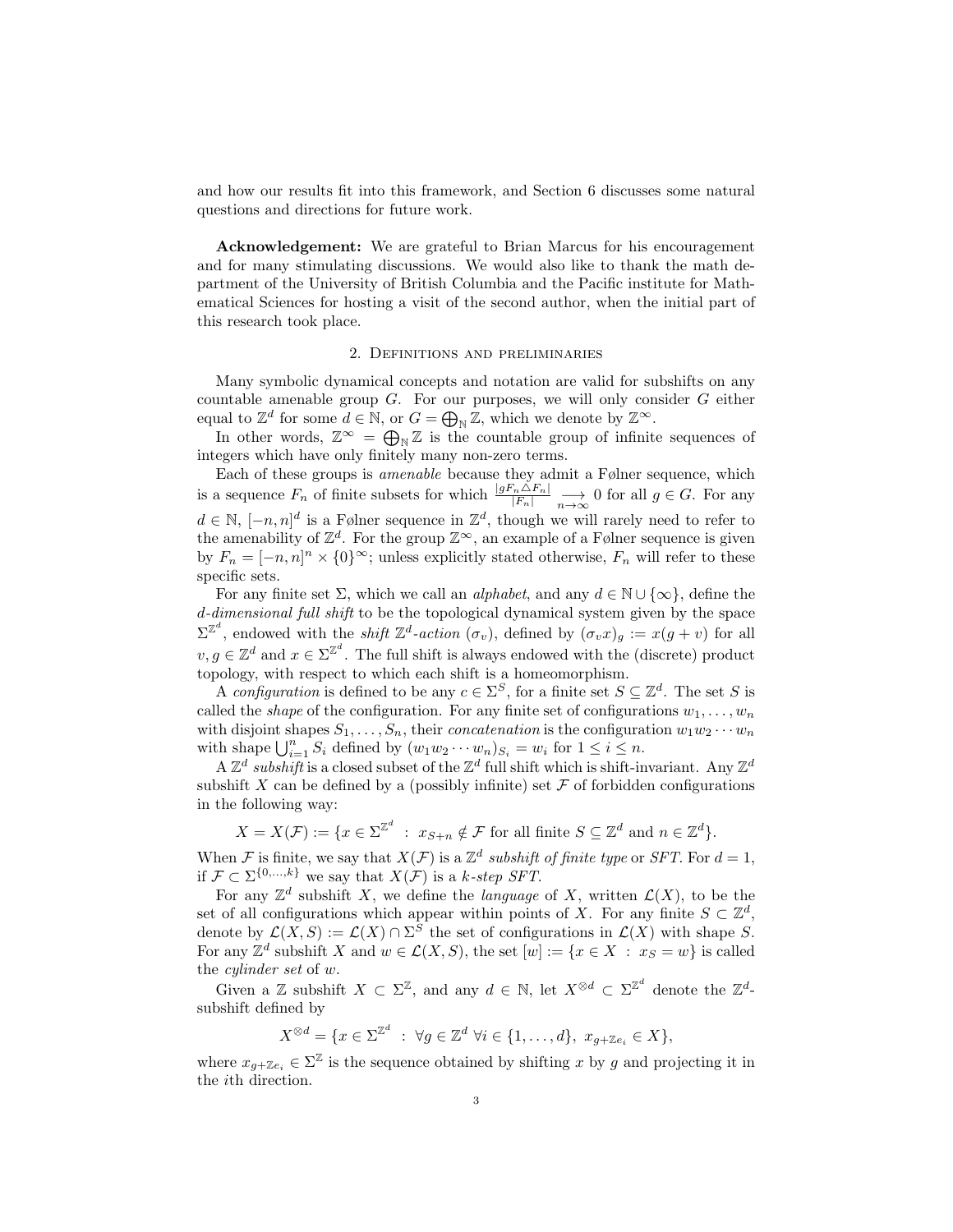Similarly, we define  $X^{\otimes \infty} \subset \Sigma^{\mathbb{Z}^{\infty}}$  by

$$
X^{\otimes \infty} = \{ x \in \Sigma^{\mathbb{Z}^{\infty}} \; : \; \forall g \in \mathbb{Z}^{\infty} \; \forall i \in \mathbb{N}, \; x_{g + \mathbb{Z}e_i} \in X \}.
$$

It is clear that  $X^{\otimes d}$  is always a  $\mathbb{Z}^d$  subshift, since it is closed w.r.t. the product topology on  $\Sigma^{\mathbb{Z}^d}$ , and is invariant with respect to the shift  $\mathbb{Z}^d$ -action on  $\Sigma^{\mathbb{Z}^d}$ .

We start with a simple lemma showing that for a fixed  $d$ -dimensional shape  $S$ , the set of legal configurations with shape S in  $X^{\otimes d'}$  is the same for any  $d' > d$ .

**Lemma 2.1.** For any Z subshift X, any  $d \in \mathbb{N}$ , and any finite  $S \subseteq \mathbb{Z}^d$ ,  $\mathcal{L}(X^{\otimes d}, S) =$  $\mathcal{L}(X^{\otimes \infty}, S)$ .

*Proof.* The inclusion  $\mathcal{L}(X^{\otimes \infty}, S) \subseteq \mathcal{L}(X^{\otimes d}, S)$  is trivial since the projection  $x_{\mathbb{Z}^d}$  is clearly in  $X^{\otimes d}$  for any  $x \in X^{\otimes \infty}$ . It therefore suffices to show the reverse inclusion.

Consider any  $w \in \mathcal{L}(X^{\otimes d}, S)$ . By definition, there exists  $x \in X^{\otimes d}$  so that  $x_S = w$ . We will use x to construct a point of  $X^{\otimes \infty}$ . Define  $x' \in \Sigma^{\mathbb{Z}^{\infty}}$  by  $x'(g) :=$  $x(g_1,g_2,\ldots,g_{d-1},\sum_{i=1}^{\infty}$  $i = d$  $g_i$ ). Clearly  $x'_{\mathbb{Z}^d} = x$ , so  $x'_{\mathbb{S}} = w$ . Also, for any  $g \in \mathbb{Z}^{\infty}$  and  $i \in \mathbb{N}$ , the row  $x'_{g+{\mathbb{Z}}e_i}$  is a row of x; either in the  $x_i$ -direction if  $i < d$  or in the  $x_d$ -direction if  $i \geq d$ . Since  $x \in X^{\otimes d}$ , all such rows are in X, and so  $x' \in X^{\otimes \infty}$ . We

have then shown that  $w \in \mathcal{L}(X^{\otimes \infty}, S)$ , completing the proof.

 $\Box$ 

The topological entropy of a  $\mathbb{Z}^d$  subshift  $X$   $(d \in \mathbb{N} \cup {\infty})$  is defined as

$$
h(X) = \lim_{k \to \infty} \frac{1}{|F_k|} \log |\mathcal{L}(X, F_k)|,
$$

where  $F_k$  is a Følner sequence for  $\mathbb{Z}^d$ .

We define the *limiting entropy* of a  $\mathbb Z$  subshift X as

$$
h_{\infty}(X) := \lim_{d \to \infty} h(X^{\otimes d}).
$$

The limit exists because  $h(X^{\otimes d})$  is nonincreasing in d; see [15] for a proof.

The next few definitions involve measures on  $\mathbb{Z}^d$  subshifts  $(d \in \mathbb{N} \cup {\infty})$ . All such measures will be taken to be Borel probability measures with respect to the product topology. We say that  $\mu$  is *shift-invariant* if  $\sigma_v \mu = \mu$  for all  $v \in \mathbb{Z}^d$ .

For a shift-invariant measure  $\mu$  on X, the measure-theoretic entropy of  $\mu$  is

$$
h(\mu) := \lim_{k \to \infty} \frac{1}{|F_k|} H_{\mu}(F_k),
$$

where

$$
H_{\mu}(F_k) := -\int \log \mu([x_{F_k}]) d\mu(x)
$$

is the Shannon entropy of the discrete random variable  $x_{F_k}$ .

The following fundamental theorem of entropy theory generalizes to any countable amenable group, and beyond. However, our statement deals only with the amenable groups  $X^{\otimes d}$ .

**Theorem (Variational principle).** For any  $d \in \mathbb{N} \cup \{\infty\}$  and  $\mathbb{Z}^d$  subshift X,

$$
h(X) = \sup_{\mu} h(\mu),
$$

where the supremum on the right-hand side is over all shift-invariant measures on  $X$ .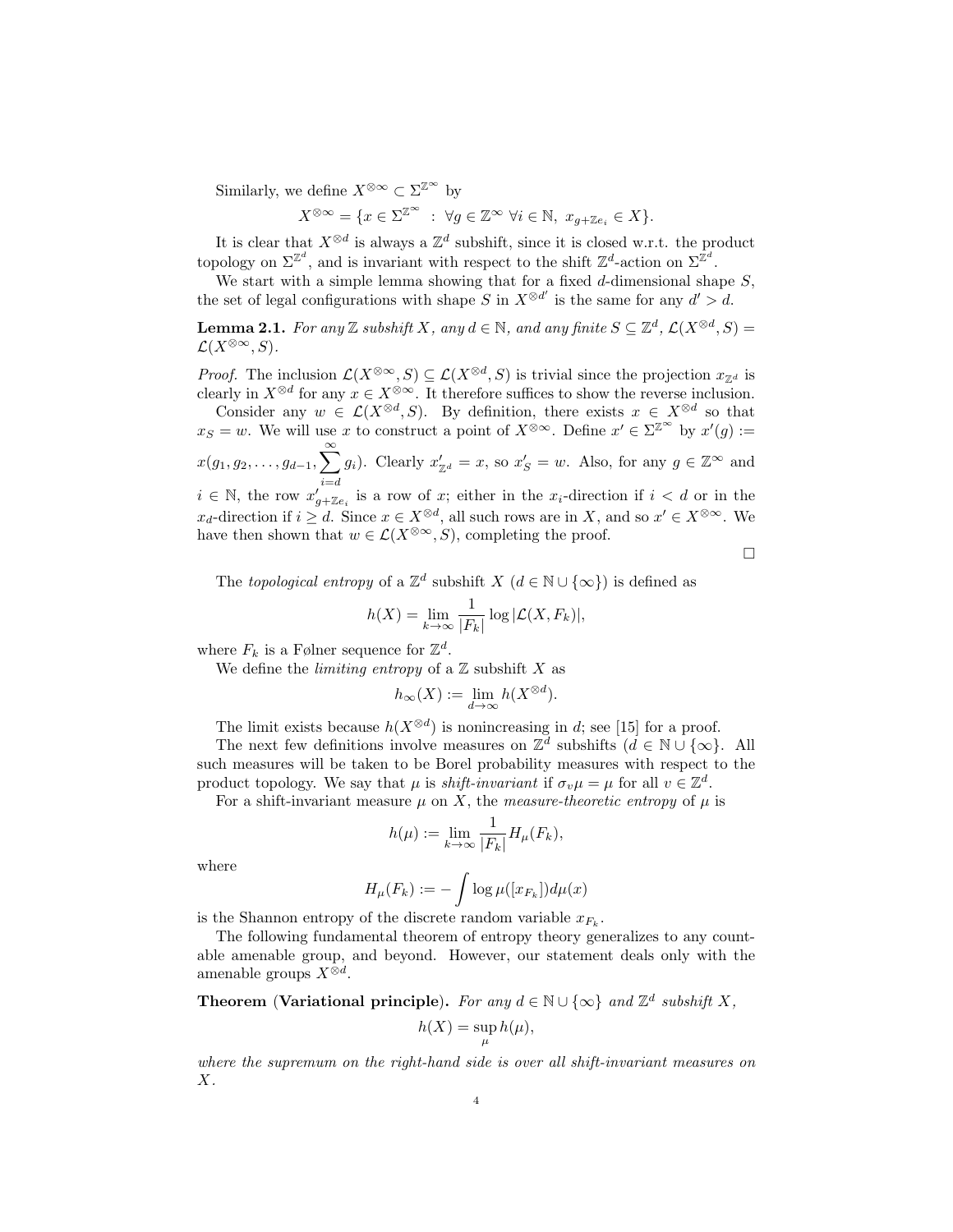For a proof of the variational principle in the general amenable group setting, see [17]. For an elegant  $\mathbb{Z}^d$ -proof  $(d < \infty)$ , see [16].

Since the shift  $\mathbb{Z}^d$ -action on the d-dimensional full shift is always *expansive*, the function  $\mu \mapsto h(\mu)$  is upper semi-continuous for measures on any  $\mathbb{Z}^d$  subshift. It follows that the supremum on the right hand side is attained by at least one measure  $\mu$ . For proofs and details see [1], for instance.

A measure  $\mu$  for which  $h(X) = h(\mu)$  is called a *measure of maximal entropy* on X.

We also need the notion of conditional entropy. For any finite  $F \subset \mathbb{Z}^d$ ,  $d \in$  $\mathbb{N}\cup\{\infty\}$ , any measure  $\mu$  on the d-dimensional full shift, and any  $\sigma$ -algebra A which is measurable with respect to  $\mu$ , we define

$$
H_{\mu}(F \mid \mathcal{A}) := -\int \log \mu([x_F] \mid \mathcal{A}) \; d\mu(x),
$$

and correspondingly define the *conditional entropy of*  $\mu$  with respect to A as

$$
h(\mu \mid \mathcal{A}) := \lim_{k \to \infty} \frac{1}{|F_k|} H_{\mu}(F_k \mid \mathcal{A}).
$$

A standard application of the definition of conditional entropy shows that we can also write

$$
h(\mu \mid \mathcal{A}) = \lim_{k \to \infty} \int \frac{1}{|F_k|} H_{\mu \mid \mathcal{A}}(F_k) \, d\mu(x),
$$

where  $\mu \mid A$  denotes the conditional measure of  $\mu$  given A.

We will typically consider the case where  $A$  is the image of the underlying  $\sigma$ algebra for the measure space under a  $\mu$ -measurable factor map  $\pi$ ; in this case, we will write the factor  $\pi$  in lieu of A.

The following two well-known results relate non-conditional and conditional entropies.

Theorem. (Rokhlin-Abramov formula [23]) For any shift-invariant measure  $\mu$  on a  $\mathbb{Z}^d$  subshift  $X$   $(d \in \mathbb{N} \cup \{\infty\})$ , and any  $\mu$ -measurable factor map  $\pi$  on  $X$ ,

$$
h(\mu \mid \pi) = h(\mu) - h(\pi(\mu)).
$$

**Theorem 2.2.** (See, for instance, p. 318 of [8]) For any  $d \in \mathbb{N} \cup \{\infty\}$ , denote by  $P_d$  the lexicographic past of 0 in  $\mathbb{Z}^d$ , i.e. the set of all  $g \in \mathbb{Z}^d$  which have at least one nonzero coordinate, the first of which is negative. Then for any shift-invariant measure  $\mu$  on  $\Sigma^{\mathbb{Z}^d}$ ,  $h(\mu) = h_{\mu}(\{0\} | \pi_{P_d})$ .

(Here and elsewhere, for a set  $S \subseteq \mathbb{Z}^d$ ,  $\pi_S$  represents the projection map  $x \mapsto x_S$ .)

The proof of Lemma 2.2 in [8] formally applies only to the case  $d < \infty$ , but a simple limiting argument yields the  $d = \infty$  case.

The above definitions and statements about entropy are all independent of the particular choice of Følner sequence  $F_n$ . For general references on the entropy theory for amenable groups, see for example [17, 19].

We will naturally identify  $\mathbb{Z}^{d_1}$  as a subgroup of  $\mathbb{Z}^{d_2}$  whenever  $d_1 < d_2 \leq \infty$ via the embedding  $(v_1, \ldots, v_{d_1}) \mapsto (v_1, \ldots, v_{d_1}, 0, \ldots)$ , and say that a sequence of measures  $\mu_n \in \mathbb{P}(\Sigma^{\mathbb{Z}^n})$  converges in the weak-\* topology to a measure  $\mu$  in  $\mathbb{P}(\Sigma^{\mathbb{Z}^{\infty}})$ if  $\mu_n([w_F]) \to \mu([w_F])$  for all finite  $F \subset \mathbb{Z}^{\infty}$  and all  $w_F \in \Sigma^F$ .

The relevance of  $X^{\otimes \infty}$  to the problem of limiting entropy is manifested by the following lemmas: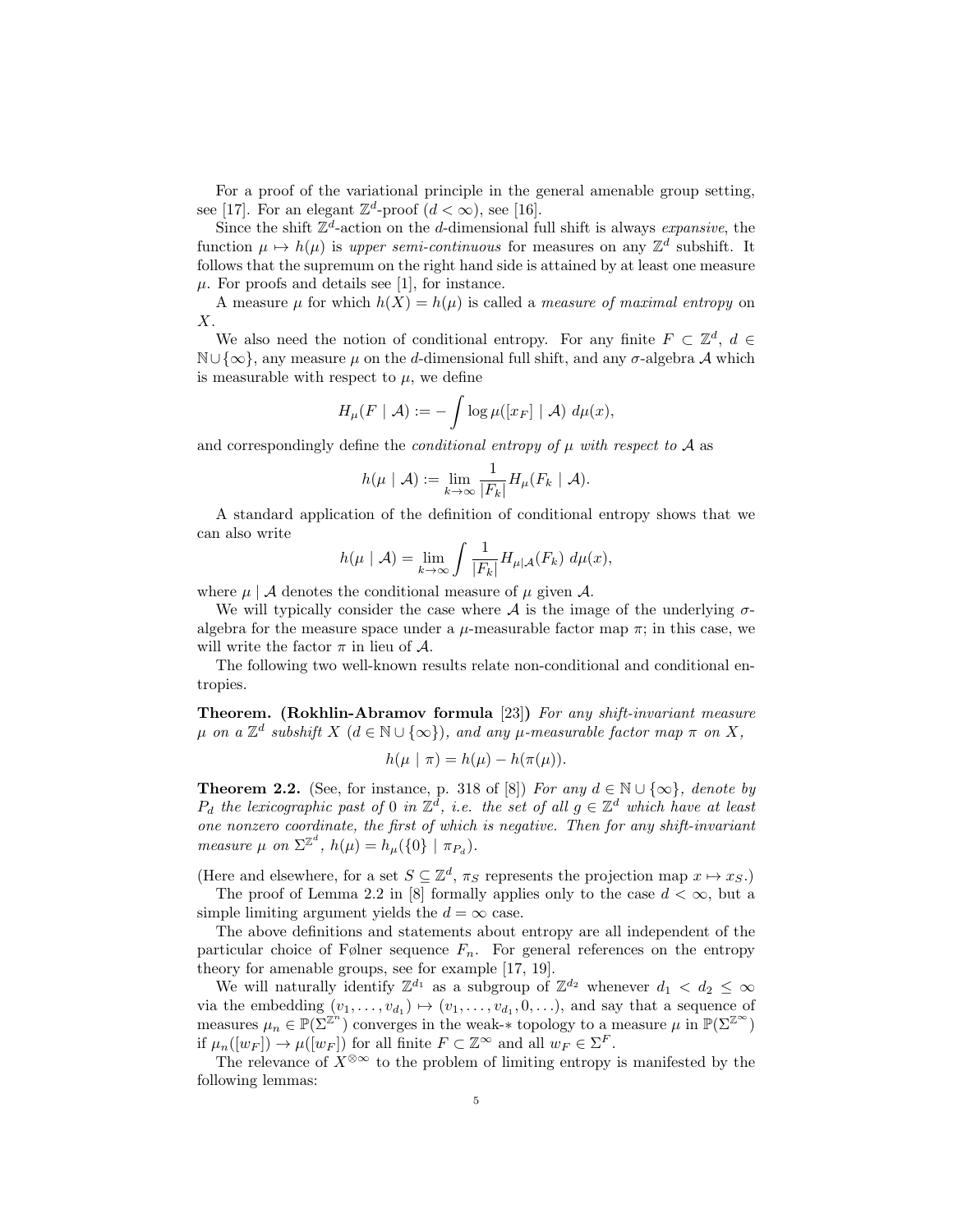Lemma 2.3.

$$
h(X^{\otimes \infty}) = h_{\infty}(X).
$$

Proof. By definition, we have

$$
h_{\infty}(X) = \lim_{d \to \infty} h(X^{\otimes d}).
$$

We have

$$
h(X^{\otimes d})=\lim_{N\to\infty}\frac{1}{|[-N,N]^d|}|\mathcal{L}(X^{\otimes d},[-N,N]^d)|.
$$

Thus, we can find an increasing sequence of integers  $(N_1, N_2, \ldots)$ , so that

$$
h_{\infty}(X) = \lim_{d \to \infty} \frac{1}{|[-N_d, N_d]^d|} |\mathcal{L}(X^{\otimes d}, [-N_d, N_d]^d)|.
$$

As  $F_{N_A}^{(d)}$  $N_d^{(d)}$  is a Følner sequence in  $\mathbb{Z}^{\infty}$ , we also have

$$
h(X^{\otimes \infty}) = \lim_{d \to \infty} \frac{1}{|[-N_d, N_d]^d|} |\mathcal{L}(X^{\otimes \infty}, [-N_d, N_d]^d)|.
$$

Since  $\mathcal{L}(X^{\otimes \infty}, [-N_d, N_d]^d) = \mathcal{L}(X^{\otimes d}, [-N_d, N_d]^d)$  by Lemma 2.1, it follows that  $h_{\infty}(X) = h(X^{\otimes \infty}).$ 

**Lemma 2.4.** Let  $\mu_1, \mu_2, \ldots, \mu_n, \ldots$  be a sequence of measures where  $\mu_n$  is a measure on  $X^{\otimes n}$ .

- (1) If  $\mu_n \to \mu$  in the weak-\* topology, where  $\mu$  is a measure on  $\Sigma^{\mathbb{Z}^{\infty}}$ , then  $\mu(X^{\otimes \infty}) = 1.$
- (2) If, in addition, every  $\mu_n$  is a measure of maximal entropy of  $X^{\otimes n}$ , then  $\mu$ is a measure of maximal entropy of  $X^{\otimes \infty}$ .

*Proof.* To prove (1), choose any sequence  $\mu_n$  which approaches a weak-\* limit  $\mu$ . Choose any finite  $F \subset \mathbb{Z}^{\infty}$ . For some sufficiently large  $d_0, F \subset \mathbb{Z}^{d_0}$ , by definition of  $\mathbb{Z}^{\infty}$ . By Lemma 2.1,  $\mathcal{L}(X^{\otimes d_0}, F) = \mathcal{L}(X^{\otimes d}, F)$  for all  $d_0 \leq d \leq \infty$ . Thus, for all  $d \geq d_0$ ,  $\mu_d(x_F \in \mathcal{L}(X^{\otimes d}, F)) = 1$ . It follows that  $\mu(\lbrace x_F \in \mathcal{L}(X^{\otimes \infty}, F) \rbrace) = 1$ . Thus,

$$
\mu(X^{\otimes \infty}) = \mu\left(\bigcap_{F \subset \mathbb{Z}^{\infty}} \{x_F \in \mathcal{L}(X^{\otimes \infty}, F)\}\right) = 1,
$$

where the intersection is over all finite  $F \subset \mathbb{Z}^{\infty}$ . This completes the proof of (1).

Now, (2) follows by combining (1), the relation  $h(X^{\otimes \infty}) = h_{\infty}(X)$  from Lemma 2.3, and upper semi-continuity of measure-theoretic entropy.

2.1. Multi-choice subshifts and independence entropy. We now recall some definitions and results from [15]. Let  $\hat{\Sigma}$  denote the set of non-empty subsets of  $\Sigma$ . Let X be a  $\mathbb{Z}^d$  subshift over  $\Sigma$ , where  $d \in \mathbb{N} \cup \{\infty\}$ . The *multi-choice shift*  $\widehat{X} \subset \widehat{\Sigma}^{\mathbb{Z}^d}$ is the set

$$
\widehat{X} = \{ \hat{x} \in \widehat{\Sigma}^{\mathbb{Z}^d} \ : \ \hat{x} \subset X \},
$$

where  $\hat{x} \in \hat{\Sigma}^{\mathbb{Z}^d}$  is naturally interpreted as a subset of X, obtained by Cartesian products.

The *independence score* of a configuration  $\hat{w} \in \hat{\Sigma}^F$  with shape F is defined by

$$
S(\hat{w}) = \frac{1}{|F|} \sum_{\substack{n \in F \\ 6}} \log |\hat{x}_n|.
$$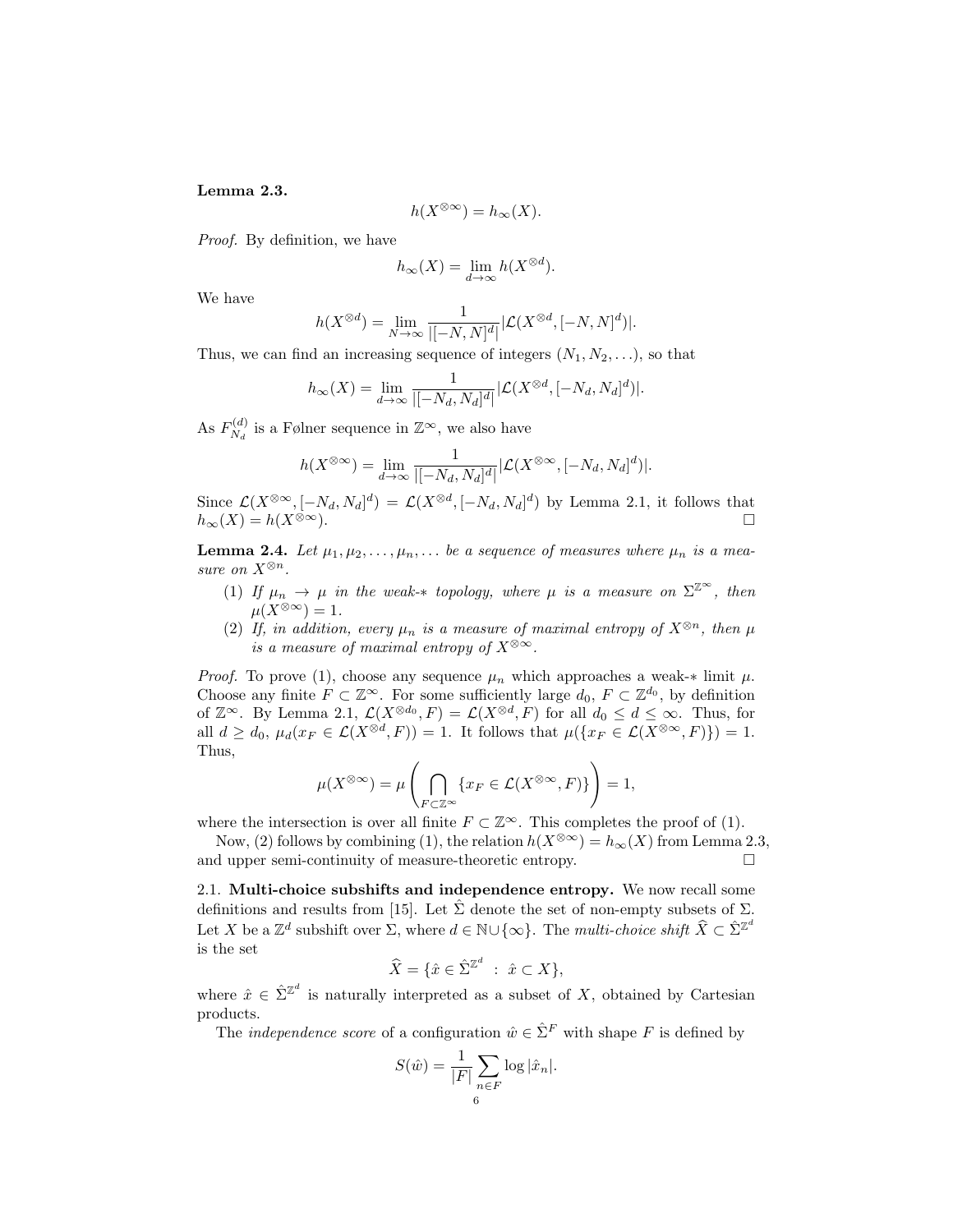We analogously define the independence score for  $\hat{x} \in \hat{\Sigma}^{\mathbb{Z}^d}$  by

$$
S(\hat{x}) = \limsup_{n \to \infty} S(\hat{x}|_{F_n}).
$$

Finally, we define the independence score of any shift-invariant measure  $\hat{\mu}$  on  $\hat{X}$  as

$$
S(\hat{\mu}) = \int S(\hat{x}) d\hat{\mu}(\hat{x}).
$$

Observe that for any shift-invariant measure  $\hat{\mu}$  and finite  $F \subset \mathbb{Z}^d$ ,  $S(\mu) =$  $\int S(\hat{x}_F) d\hat{\mu}(\hat{x})$ . In particular, since  $\hat{x} \to S(\hat{x})$  is a function which is invariant under shifts, it follows that for an ergodic measure  $\hat{\mu}$ ,  $S(\hat{x}) = S(\hat{\mu})$   $\hat{\mu}$ -almost everywhere. Also, by the pointwise ergodic theorem, the lim sup in the definition of  $S(\hat{x})$  is actually a limit  $\mu$ -almost surely.

Following [15], we define the *independence entropy*  $h_{ind}(X)$  of a Z subshift X as

$$
h_{ind}(X) = \lim_{n \to \infty} \left( \sup \{ S(\hat{w}) \ : \ \hat{w} \in \mathcal{L}(\hat{X}, F_n) \} \right).
$$

See Section 4 of [15] for details on how existence of the limit follows from subadditivity.

The following lemma states convenient equivalent definitions of the independence entropy:

**Lemma 2.5.** Let X be a  $\mathbb{Z}^d$  subshift. The following are equivalent definitions of the independence entropy  $h_{ind}$ :

- (1)  $h_{ind}(X) = \sup\{S(\hat{x}) : \hat{x} \in X\}.$
- (2)  $h_{ind}(X)$  is equal to  $\sup_{\hat{\mu}} S(\hat{\mu})$  where the supremum is over shift-invariant measures on  $\tilde{X}$ .

Proof. Clearly, for any  $\mu$ ,  $S(\mu) \leq \sup\{S(\hat{x}) : \hat{x} \in X\}$ . Since  $\hat{x} \to S(\hat{x})$  is a shift-invariant function, it is constant for any ergodic  $\mu$ . In fact, for ergodic  $\mu$ ,  $S(\hat{x}) = S(\mu) \mu$ -almost surely.

For any given  $\epsilon > 0$ , there are infinitely many n's and  $\hat{w}_n \in \mathcal{L}(\hat{X}, F_n)$  with  $S(\hat{w}) \ge h_{ind}(X) - \epsilon$ . Since  $S(\hat{w})$  is an average of  $S(w')$  for subwords w' of smaller length, we can assume  $\hat{w}_n$  is a prefix of  $\hat{w}_{n+1}$ . By compactness of  $\hat{X}$ , there is  $\hat{x} \in \hat{X}$  with  $S(\hat{x}) \geq h_{ind}(X) - \epsilon$ . It follows that the orbit closure of  $\hat{x}$  supports an invariant measure  $\mu$  with  $S(\mu) > h_{ind}(X) - \epsilon$  (see [6] for a classical presentation of this correspondence principle).

 $\Box$ 

2.2. Exchangeability and de Finetti's theorem. One of the main tools in the proof of Theorem 1.1 is de Finetti's Theorem, which we review here for completeness.

Let  $\mathbb{P} := Perm(\mathbb{N})$  denote the group of finite permutations of the positive integers, i.e. permutations of  $\mathbb N$  which fix all but finitely many integers.  $\mathbb P$  is a countable, amenable group.

**Definition 1.** A sequence  $(X_n)$  of random variables is called **exchangeable** if for any n and n-tuples of distinct integers  $i_1, i_2, \ldots, i_n$  and  $j_1, j_2, \ldots, j_n$ , the joint distributions of  $X_{i_1}, \ldots, X_{i_n}$  and  $X_{j_1}, \ldots, X_{j_n}$  are the same. Equivalently,  $(X_n)$  is exchangeable if all joint distributions are invariant under the action of  $\mathbb P$  on  $(X_n)$ by permutation of indices.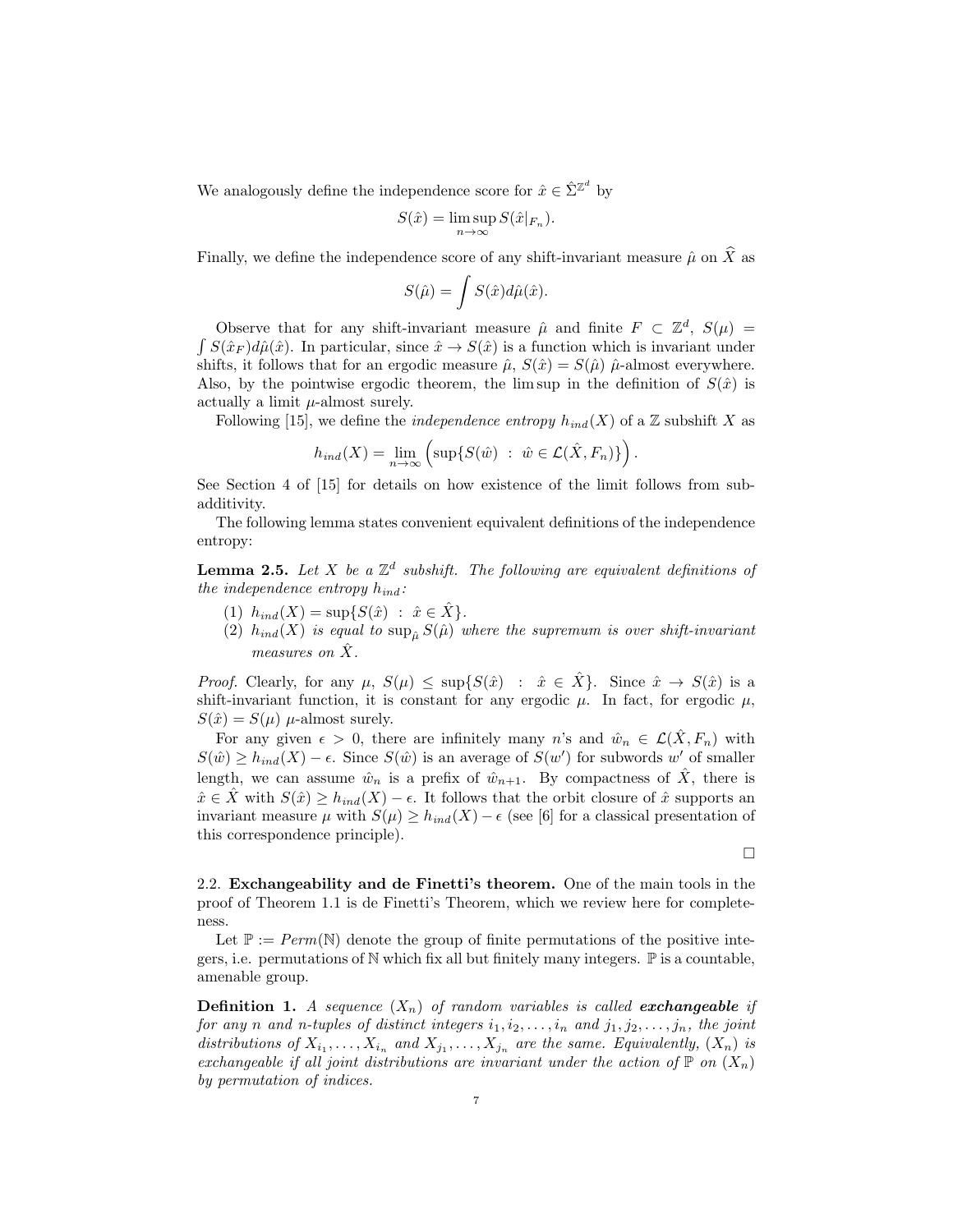The simplest examples of exchangeable sequences of random variables are i.i.d. or Bernoulli sequences, which are clearly exchangeable. However, not every exchangeable sequence is Bernoulli. For instance, one can define the  $X_i$  so that either they must all be equal to 0 (say with probability 0.3) or all must be equal to 1 (say with probability 0.7). The reader may check that this sequence is exchangeable, but clearly it is not Bernoulli. However, it is a mixture of the two (trivial) Bernoulli sequences which are a.s. constant with value 0 and a.s. constant with value 1 respectively. In fact, this is not an anomaly: de Finetti's theorem states that all exchangeable sequences are mixtures of i.i.d. distributions.

**Theorem (de Finetti's theorem).** Any exchangeable sequence  $(Y_n)$  of random variables each taking values in a finite set  $\Omega$  is a mixture of identically distributed random variables. In other words, there is a measure  $\theta$  on the simplex of probability measures on  $\Omega$  such that

$$
P\left(\bigcap_{k=1}^N \{Y_k = a_k\}\right) = \int \prod_{k=1}^N p(a_k) d\theta(p),
$$

for any  $a_1, \ldots a_N \in \Omega$ .

For our purposes, de Finetti's theorem for finite-valued exchangeable sequence is sufficient. We note that there is a stronger version, due to Hewitt and Savage  $([10])$ , which applies to random variables taking values in a Borel measurable space.

In particular, for exchangeable random variables, the *exchangeable*  $\sigma$ -algebra coincides with the *tail*  $\sigma$ -algebra: Any measurable function of an exchangeable sequence which is invariant under finite permutations of the variables is measurable with respect to the tail. In the case of exchangeable variables taking values in a finite set  $\Omega$ , the particular i.i.d. distribution in the mixture can be recovered by observing the empirical distributions  $\overline{\mu}_a(X_1,\ldots,X_n,\ldots) := \lim_{n\to\infty} \frac{1}{n} |\{i \leq n : X_i = a\}|,$  $a \in \Omega$ .

2.3. Allowable local perturbations. A useful notion in the proof and statement of our results is the notion of "allowable local perturbations" for a point in a  $\mathbb{Z}^d$ subshift.

For any subshift  $X \subset \Sigma^{\mathbb{Z}^d}$ ,  $d \in \mathbb{N} \cup \{\infty\}$ , shift-invariant measure  $\mu$  on  $X, x \in X$ , and  $g \in \mathbb{Z}^d$ , we say that a letter a is a  $\mu$ -allowable local perturbation of x at g if the conditional probability

$$
p_{x,g}(a) := \mu(\{z \in X : z_g = a\} \mid \{z \ : \ z_{\{g\}^c} = x_{\{g\}^c}\})
$$

is greater than 0.

For any shift-invariant measure  $\mu$  on X, define a map  $\pi_{\mu}: X \to \hat{\Sigma}^{\mathbb{Z}^d}$  by

$$
\pi_{\mu}(x)_{g} = \{ a \in \Sigma : p_{x,g}(a) > 0 \}.
$$

This is a measurable factor map to  $\hat{\Sigma}^{\mathbb{Z}^d}$ ;  $\mu$ -almost surely,  $(\pi_\mu(x))_g \neq \varnothing$  for all  $g \in \mathbb{Z}^d$ , since by definition  $\mu({x_g \in \pi_\mu(x)_g}) = 1$ .

## 3. Proof of theorem 1.1

The group  $\mathbb P$  acts on  $\mathbb Z^{\infty}$  in a natural way by permuting coordinates: for  $\rho \in \mathbb P$ and  $g \in \mathbb{Z}^{\infty}$ ,  $(\rho(g))_i := g_{\rho(i)}$ . Through the action of  $\mathbb{P}$  on  $\mathbb{Z}^{\infty}$ ,  $\mathbb{P}$  also acts on  $X^{\otimes \infty}$ .

We will consider measures of maximal entropy on  $X^{\otimes \infty}$  which are in addition invariant with respect to the action of  $\mathbb P$  on  $X^{\otimes \infty}$ . The existence of such measures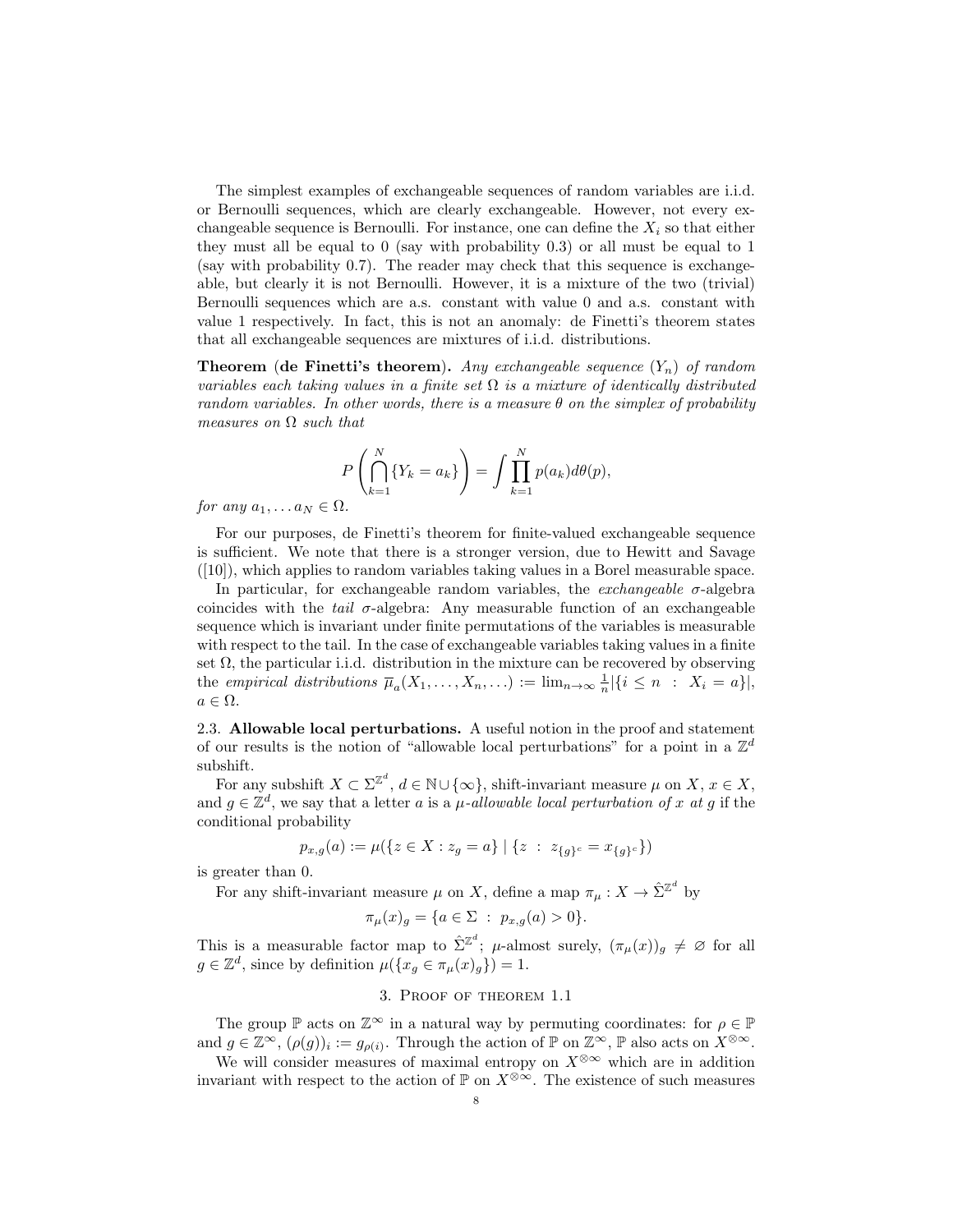follows from amenability of  $\mathbb{P}$ , upper semi-continuity of measure-theoretic entropy, and the fact that the action of  $\mathbb P$  on  $X^{\otimes \infty}$  preserves measure-theoretic entropy.

To be specific, choose any shift-invariant measure  $\nu$  on  $X^{\otimes \infty}$ , and take any weak- $∗$  limit point *μ* of the sequence  $\frac{1}{|P_n|}$  $\sum$  $\rho \in P_n$  $\rho \circ g(\nu)$ , where the sum is over  $g \in F_n$  and  $\rho \in P_n$ , where  $P_n \subset \mathbb{P}$  is the set of permutations which fix all integers greater than  $\overline{n}$ .

Clearly,  $h(\nu) = h(\rho \nu)$  for any permutation  $\rho \in \mathbb{P}$ . Since  $\nu \mapsto h(\nu)$  is an affine and upper semi-continuous function, it follows that  $\mu$  is a measure of maximal entropy whenever  $\nu$  is a measure of maximal entropy.

**Lemma 3.1.** For any  $\mathbb{P}\text{-invariant measure } \nu$  on  $X^{\otimes \infty}$  and any finite  $F \subset \mathbb{Z}^{\infty} \setminus \{0\}$ ,  $x_0$  and  $x_F$  are conditionally v-independent given  $x_{F<\{0\}}$ .

*Proof.* Define  $m = \max_{g \in F} \max\{k \in \mathbb{N} : g_k \neq 0\}$ , and define  $\tau : \mathbb{Z}^{\infty} \to \mathbb{Z}^{\infty}$  by  $(g_1, g_2, \ldots) \mapsto (0, g_1, g_2, \ldots)$ . It follows from P-invariance of  $\nu$  that

$$
x_F, x_{\tau^m F}, x_{\tau^{2m} F}, \ldots
$$

is an exchangeable sequence of random variables. For any  $a \in \Sigma$  and sequence  $(C_n)$ of elements of  $\Sigma^F$ , define

$$
f_a(C_0, C_1, C_2, \ldots) := \nu(x_0 = a \mid x_F = C_0, x_{\tau^m F} = C_1, x_{\tau^{2m} F} = C_2, \ldots).
$$

 $f_a$  is a function of  $C_0, C_1, \ldots$  which is invariant under all finite permutations. It follows from de Finetti's theorem that it is measurable with respect to the tail  $\sigma$ -algebra. This proves that  $x_0$  is conditionally independent from  $x_F$  given  $\{x_{\tau^{km}F} : k \geq 1\}$ , and by our choice of  $m, \tau^{km}F \subset F^c$  for all k.

$$
\Box
$$

**Lemma 3.2.** Let  $\mu$  be a measure on  $X^{\otimes \infty}$  which is both shift-invariant and  $\mathbb{P}$ invariant. Then for a set of  $x \in X^{\otimes \infty}$  of full  $\mu$ -measure, any  $y \in \Sigma^{\mathbb{Z}^{\infty}}$  obtained by a finite number of  $\mu$ -allowable local-perturbations is in  $X^{\otimes \infty}$ . Also, for any such x,  $\pi_\mu(x) \in \widehat{X^{\otimes \infty}}$ .

*Proof.* By compactness of  $X^{\otimes \infty}$ , it is sufficient to show that for  $\mu$ -a.e.  $x \in X^{\otimes \infty}$ , any finite  $F \subset \mathbb{Z}^{\infty}$ , and any configuration  $y_F \in \Sigma^F$  with  $y_g \in \pi_{\mu}(x)_g$  for all  $g \in F$ , there exists  $z \in X^{\otimes \infty}$  with  $z_F = y_F$ .

It will suffice to show that for  $\mu$ -a.e.  $x \in X^{\otimes \infty}$  and for any choices  $y_q \in \pi_\mu(x)_q$ for all  $q \in F$ ,

(1) 
$$
\mu(\{z \in X^{\otimes \infty} : z_F = y_F \mid z_{F^c} = x_{F^c}\}) = \prod_{g \in F} p_{x,g}(y_g).
$$

This is because integrating (1) with respect to  $\mu$  shows that  $\mu([y_F]) > 0$ , and since  $\mu$  is a measure on  $X^{\otimes \infty}$ , this would show that  $y_F \in \mathcal{L}(X^{\otimes \infty})$ , completing the proof as explained above.

We prove (1) by induction on  $n = |F|$ . For  $n = 1$ , (1) is just the definition of  $p_{x,g}$ . For the inductive step, assume that  $|F| = n$  and that (1) is true for all sets of cardinality less than n.

Choose some  $g \in F$ , and let  $F_1 := F \setminus \{g\}$ . For  $\mu$ -a.e.  $x \in X^{\otimes \infty}$ , the definition of conditional probability gives

$$
\mu(\{z \in X^{\otimes \infty} : z_F = y_F \mid z_{F^c} = x_{F^c}\}) = \mu(\{z \in X^{\otimes \infty} : z_{F_1} = y_{F_1} \mid z_{F_1^c} = y_{F_1^c}\})p_{x,g}(y_g).
$$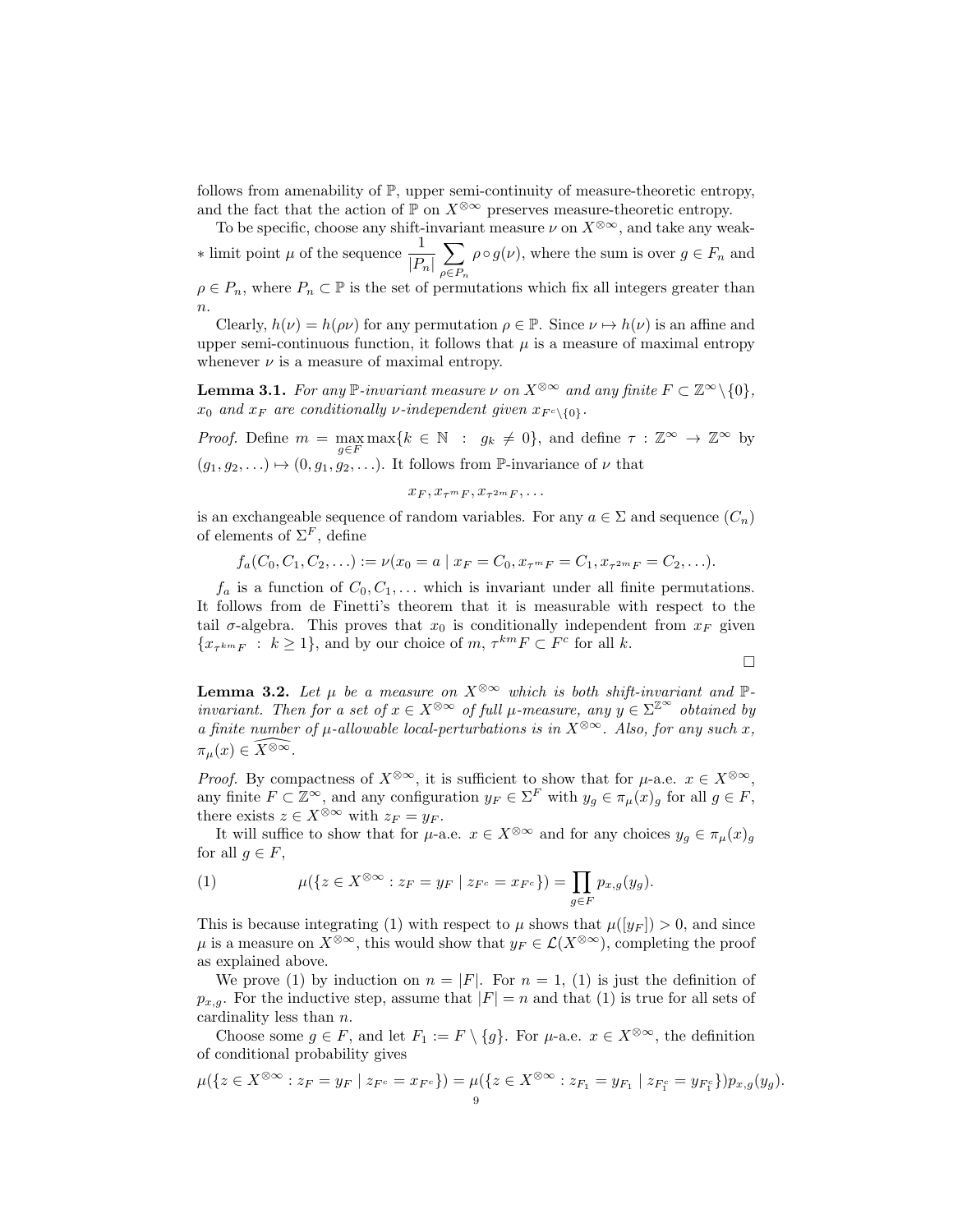The inductive hypothesis on  $F_1$  implies that

$$
\mu(\{z \in X^{\otimes \infty} : z_{F_1} = y_{F_1} \mid z_{F_1^c} = y_{F_1^c}\}) = \prod_{h \in F_1} p_{y,h}(y_h),
$$

so showing (1) for F has been reduced to showing that  $p_{x,g}(y_g) = p_{y,g}(y_g)$ .

To see this, note that Lemma 3.1 implies that  $\mu$ -almost surely with respect to x, for any finite  $F \subset \mathbb{Z}^{\infty} \setminus \{g\},\$ 

 $p_{x,g}(y_g) = \mu(\{z \in X^{\otimes \infty} : z_g = y_g \mid z_{\{g\}^c} = x_{\{g\}^c}\}) = \mu(\{z \in X^{\otimes \infty} : z_g = y_g \mid z_{F^c} = x_{F^c}\}).$ In particular,

$$
p_{x,g}(y_g) = p_{y,g}(y_g)
$$

since  $x$  and  $y$  are identical off the finite set  $F$ , and we are done.

 $\Box$ 

In other words, for  $\mu$  as above, the measure-theoretic factor map  $\pi_{\mu}$  maps to  $\widehat{X^{\otimes \infty}}$ ,  $\mu$ -almost surely. We denote by  $\hat{\mu}$  the measure  $\pi_{\mu}(\mu)$  on  $\widehat{X^{\otimes \infty}}$ , which is just the pushforward of  $\mu$  under  $\pi_{\mu}$ .

Our next step is to characterize the structure of P-invariant measures of maximal entropy on  $X^{\otimes \infty}$ .

**Lemma 3.3.** For any  $\mathbb{P}\text{-invariant measure of maximal entropy } \mu$  on  $X^{\otimes \infty}$ ,

(2) 
$$
\mu = \int_{\widehat{X} \otimes \infty} \mu_{\hat{x}} d\hat{\mu}(\hat{x}),
$$

where for any  $\hat{x} \in \widehat{X^{\otimes \infty}}$ ,  $\mu_{\hat{x}}$  denotes the independent product of the uniform measures on  $\hat{x}_g$  over all  $g \in \mathbb{Z}^\infty$ .

*Proof.* The conditional entropy of  $\mu$  given  $\pi_{\mu}$  satisfies

$$
h(\mu \mid \pi_{\mu}) = \int_{\widehat{X}^{\otimes \infty}} H_{\mu}(\{0\} \mid \pi_{\mu}(x)) \, d\hat{\mu} \le \int_{\widehat{X}^{\otimes \infty}} \log |\hat{x}_0| \, d\hat{\mu}(\hat{x}),
$$

with equality holding in the second inequality iff the conditional distribution of  $x_0$ under  $\mu$  given  $\pi_{\mu}(x)$  is  $\mu$ -a.s. uniform over the finite set  $\pi_{\mu}(x)$ <sub>0</sub>.

Z Thus, if  $\mu$  does not satisfy the formula (2), we could define a measure  $\nu =$  $\int_{\widehat{X}^{\otimes\infty}} \mu_{\hat{x}} d\hat{\mu}(\hat{x})$  for which  $h(\nu) > h(\mu)$ , which would contradict the fact that  $\mu$  is a measure of maximal entropy.

**Lemma 3.4.** Let  $\mu$  be a P-invariant measure of maximal entropy on  $X^{\otimes \infty}$ . The measure-theoretic entropy of the measure  $\hat{\mu}$  with respect to the  $\mathbb{Z}^{\infty}$ -action by shifts is zero:

 $h(\hat{\mu}) = 0.$ 

*Proof.* Suppose for a contradiction that  $h := h(\hat{\mu}) > 0$ . First, we note that by definition, for any  $g \in \mathbb{Z}^{\infty}$ ,  $\pi_{\mu}(x)_{q}$  is  $\mu$ -a.s. uniquely determined by  $x_{\{q\}^c}$  as the set  ${a \in \Sigma : p_{x,g}(a) > 0}.$  But by Lemma 3.3,  $\mu$ -a.s.,  $\pi_{\mu}(x)_{g}$  is independent of  $x_{\{g\}c}$ given  $\pi_{\mu}(x)_{\{g\}c}$ . It is clear that if two random variables are independent and the first is a function of the second, then the first must be constant. Therefore,  $\pi_{\mu}(x)_{g}$ must be conditionally constant given  $\pi_\mu(x)_{\{q\}^c}$ . In other words,  $\mu$ -a.s.,  $\pi_\mu(x)_{\{g\}^c}$ uniquely determines  $\pi_{\mu}(x)_{q}$ .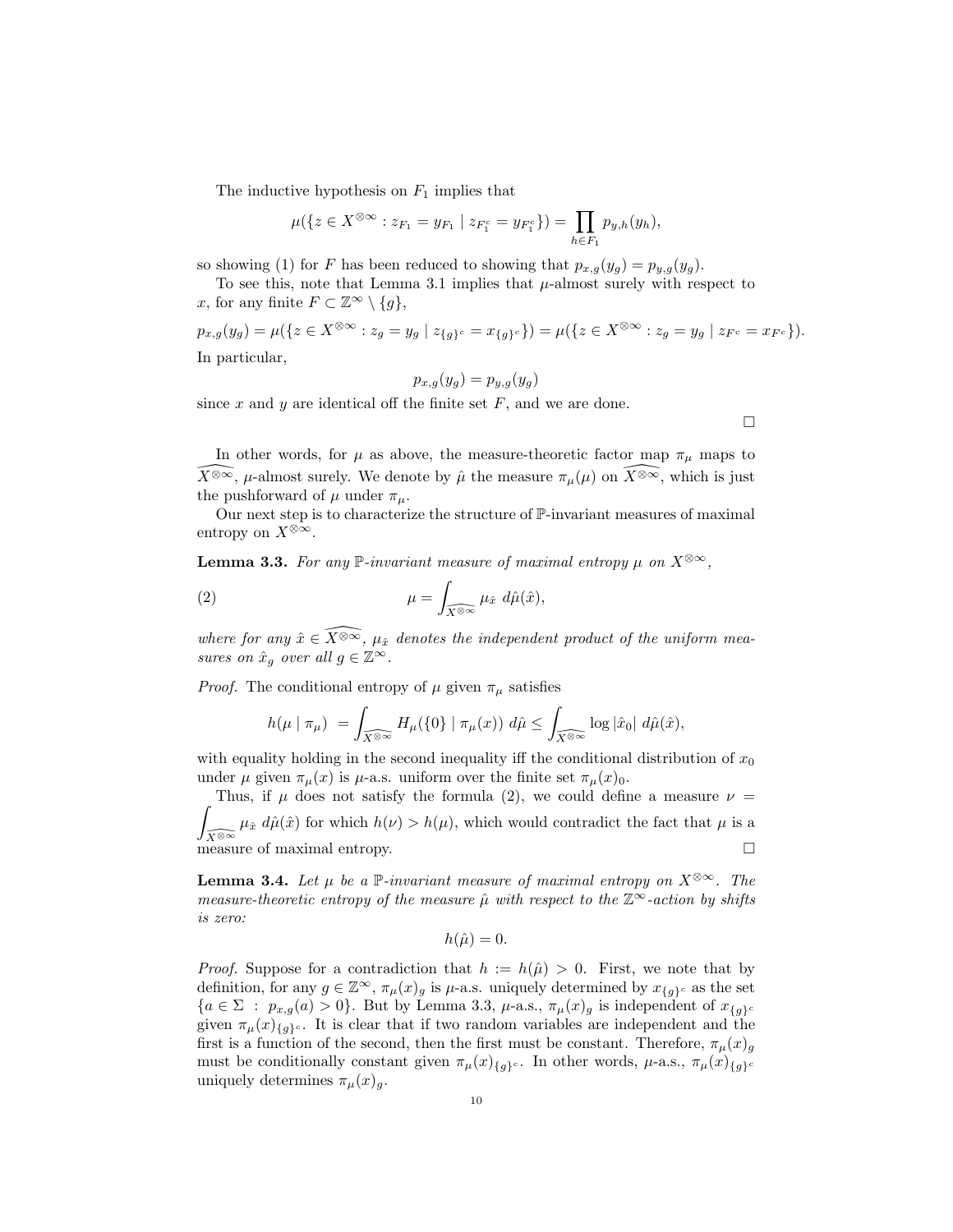This means that there exists N so that  $\pi_{\mu}(x)_0$  is determined by  $\pi_{\mu}(x)_{F_N \setminus \{0\}}$  with  $\mu$ -probability  $1-\delta$ , for  $\delta < \frac{h}{3\log|\Sigma|}$ . Choose d large enough that  $\frac{1}{|F_d|}H_{\hat{\mu}}(F_d) \leq h+\epsilon$ , where  $\epsilon < \frac{h}{3|F_N|}$ . We now decompose  $H_{\hat{\mu}}(F_N \times F_d)$  as a sum of conditional entropies:

$$
H_{\hat{\mu}}(F_N \times F_d) = H_{\hat{\mu}}((F_N \setminus \{0\}) \times F_d) + H_{\hat{\mu}}(\{0\} \times F_d \mid \pi_{(F_N \setminus \{0\}) \times F_d})
$$
  
\n
$$
\leq (|F_N| - 1)|F_d|(h + \epsilon) + |F_d|\delta \log |\Sigma|
$$

$$
=|F_N||F_d|\left[h - \frac{h}{|F_N|} + \epsilon - \frac{\epsilon}{|F_N|} + \frac{\delta \log |\Sigma|}{|F_N|}\right] \le |F_N||F_d|\left[h - \frac{h}{|F_N|} + \epsilon + \frac{\delta \log |\Sigma|}{|F_N|}\right]
$$

$$
< |F_N||F_d|\left[h - \frac{h}{|F_N|} + \frac{h}{3|F_N|} + \frac{h}{3|F_N|}\right] = |F_N||F_d|h\left(1 - \frac{1}{3|F_N|}\right).
$$

From the general theory of entropy for amenable groups (as in [17], p. 59), for any finite set  $P \subset \mathbb{Z}^{\infty}$ ,  $\frac{1}{|P|} H_{\hat{\mu}}(P) \geq h$ , and so we have a contradiction.

$$
\Box
$$

*Proof of Theorem 1.1.* Let  $\mu$  be a P-invariant measure of maximal entropy on  $X^{\otimes \infty}$ . By Lemma 3.2,  $\pi_{\mu}$  is a measure-theoretic factor from the  $\mathbb{Z}^{\infty}$ -system  $(X^{\otimes \infty}, \mu)$  into  $(X^{\otimes \infty}, \hat{\mu}).$ 

The Rokhlin-Abramov formula gives

$$
h(\mu) = h(\hat{\mu}) + h(\mu \mid \pi_{\mu}),
$$

where

$$
h(\mu \mid \pi_{\mu}) = \int_{\widehat{X} \circledast \infty} \lim_{n \to \infty} \frac{1}{|F_n|} H_{\mu}(F_n \mid \pi_{\mu}(x)) d\mu
$$

is the relative entropy of  $\mu$  over  $\pi_{\mu}$ . However, by Lemma 3.4,  $h(\hat{\mu}) = 0$ . Since  $H_{\mu}(F_n | \pi_{\mu}(x)) \leq S(\pi_{\mu}(x)_{F_n}),$ 

(3) 
$$
h_{\infty}(X) = h(\mu) = h(\mu \mid \pi_{\mu}) \le \int_{\widehat{X}^{\otimes \infty}} \limsup_{n \to \infty} \frac{1}{|F_n|} . S(\hat{x}_{F_n}) d\hat{\mu}(\hat{x})
$$

However, for any  $\hat{x} \in \widehat{X^{\otimes \infty}}$ ,

$$
\limsup_{n \to \infty} \frac{1}{|F_n|} S(\hat{x}_{F_n}) \le h_{ind}(X),
$$

so  $h_{\infty}(X) \leq h_{ind}(X)$ . Finally, we already know from [15] that  $h_{ind}(X) \leq h_{\infty}(X)$ , so we have shown that  $h_{\infty}(X) = h_{ind}(X)$ .

 $\Box$ 

## 4. Limiting measures of maximal entropy

We now wish to discuss the structure of the measure(s) of maximal entropy  $\mu$  on  $X^{\otimes\infty}$ . We will show that we can completely describe the structure of the measures of maximal entropy which are P-invariant. Denote by  $\widehat{X^{\otimes \infty}}_{\max} \subset \widehat{X^{\otimes \infty}}$  the set of points  $\hat{x}$  with  $S(\hat{x}) = h_{ind}(X)$ . This is a shift-invariant and P-invariant subset of  $\widehat{X^{\otimes \infty}}$ .

For any shift-invariant measure  $\nu$  supported on  $\widehat{X^{\otimes \infty}}_{\text{max}}$ , define a shift-invariant measure  $\Phi(\nu)$  on  $X^{\otimes \infty}$  by

(4) 
$$
\Phi(\nu) = \int_{\widehat{X}^{\otimes \infty}} \mu_{\hat{x}} d\nu(\hat{x}),
$$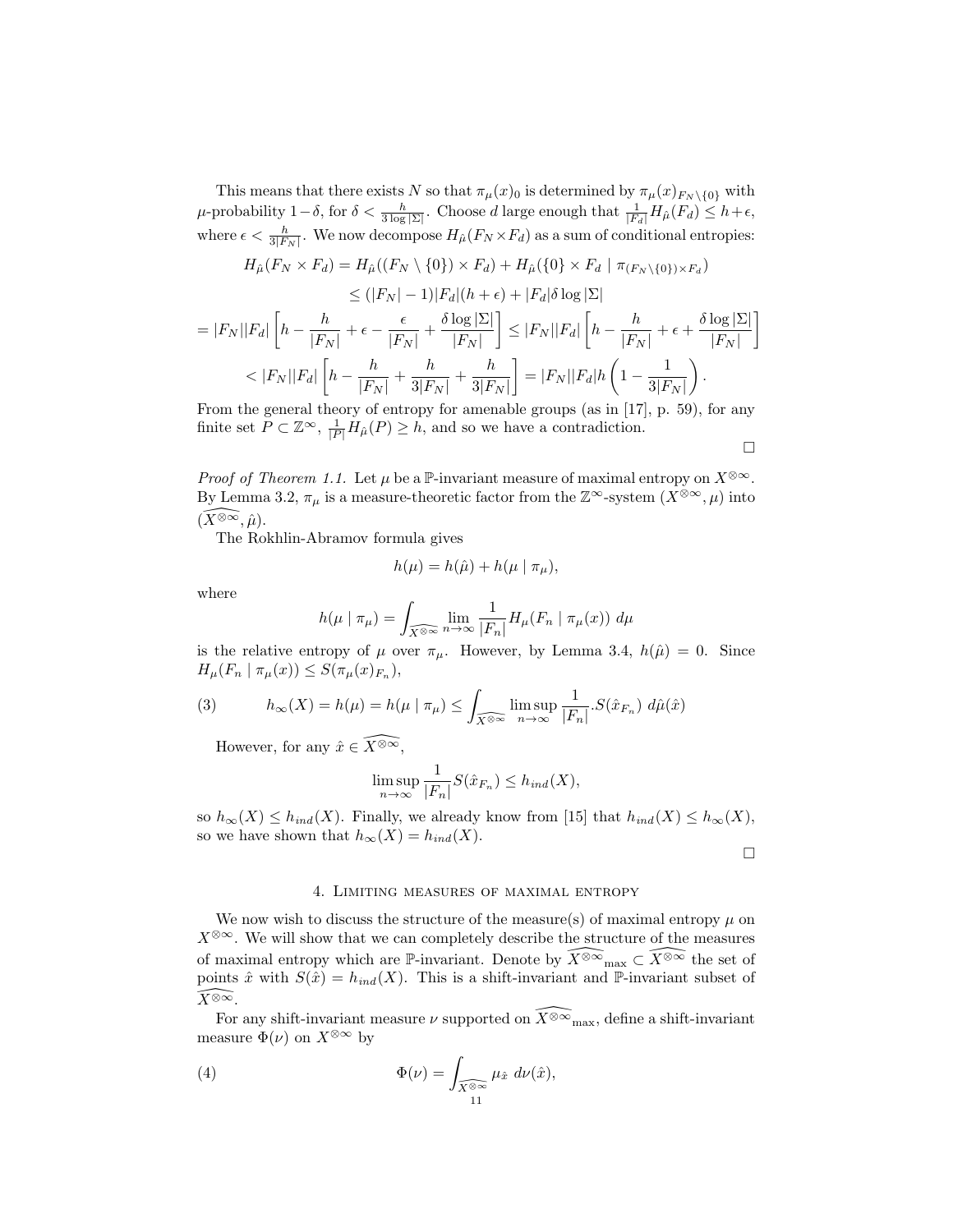where for any  $\hat{x} \in \widehat{X^{\otimes \infty}}_{\text{max}}$ ,  $\mu_{\hat{x}}$  is the independent product of the uniform measures over  $\hat{x}_g$  for  $g \in \mathbb{Z}^\infty$ .

**Theorem 4.1.** For any P-invariant measure of maximal entropy  $\mu$  on  $X^{\otimes \infty}$ , there exists a measure  $\hat{\mu}$  supported on  $\widehat{X^{\otimes \infty}}_{\text{max}}$  such that  $\mu = \Phi(\hat{\mu})$ .

*Proof.* If  $\mu$  is a P-invariant measure of maximal entropy for  $X^{\otimes \infty}$ , define  $\hat{\mu} = \pi_{\mu}(\mu)$ . Then,

$$
h_{\infty}(X) = h_{\mu}(\{0\} | \pi_{P_{\infty}}) = \int_{X^{\otimes \infty}} H_{\mu}(\{0\} | \pi_{P_{\infty}}) d\mu(x) = \int_{X^{\otimes \infty}} H_{\mu}(\{0\} | \pi_{P_{\infty}} \times \pi_{\mu}) d\mu(x)
$$
  

$$
\leq \int_{X^{\otimes \infty}} H_{\mu}(\{0\} | \pi_{\mu}) d\mu(x) \leq \int_{X^{\otimes \infty}} \log |\pi_{\mu}(x)_{0}| d\mu(x) = \int_{\widehat{X^{\otimes \infty}}} S(\hat{x}_{0}) d\hat{\mu}(\hat{x}) \leq h_{ind}(X).
$$

The third equality holds since  $h(\hat{\mu}) = 0$ . By Theorem 1.1,  $h_{\infty}(X) = h_{ind}(X)$ . Therefore, all inequalities above are in fact equalities. The first inequality being an equality implies that  $x_0$  is conditionally  $\mu$ -independent from  $x_P$ , given  $\pi_\mu(x)$ . This clearly implies that  $\mu$ -almost every fiber  $\mu_{\hat{x}}$  in the disintegration of  $\mu$  over  $\pi_{\mu}$ is a sitewise independent product. The second inequality being an equality implies that  $\mu$ -a.s., the distribution of  $\mu_{\hat{x}}$  on a site  $g \in \mathbb{Z}^{\infty}$  is uniform over  $\hat{x}_q$ . Finally, the third inequality being an equality implies that  $\hat{\mu}$ -a.s.,  $S(\hat{x}) = h_{ind}(X)$ , and so  $\hat{\mu}$  is supported on  $\widetilde{X}^{\otimes \infty}$ <sub>max</sub>.

 $\Box$ 

**Theorem 4.2.**  $\Phi$  is an injective map which sends shift-invariant measures supported on  $\widehat{X^{\otimes \infty}}_{\text{max}}$  to measures of maximal entropy on  $X^{\otimes \infty}$ . Also,  $\Phi$  preserves P-invariance of measures.

*Proof.* Injectivity of  $\Phi$  follows from the easily checked fact that  $\pi_{\Phi(\hat{\mu})} \circ \Phi(\hat{\mu}) = \hat{\mu}$ for any measure  $\hat{\mu}$  supported on  $\widehat{X}^{\otimes \infty}$ <sub>max</sub>.

For any such  $\hat{\mu}$ , define  $\mu := \Phi(\hat{\mu})$ . Then  $h(\mu) = h(\mu | \pi_{\mu}) = \int_{\widehat{X \otimes \infty}} \log |\hat{x}_0| \ d\hat{\mu}(\hat{x}),$ but since  $\hat{\mu}$  is supported on  $\widehat{X^{\otimes \infty}}_{\text{max}}$ ,  $\int_{\widehat{X}^{\otimes\infty}} \log |\hat{x}_0| \ d\hat{\mu}(\hat{x}) = h_{ind}(X^{\otimes\infty})$ . Thus,  $h(\mu) = h_{ind}(X^{\otimes \infty})$ , which is equal to  $h(X^{\otimes \infty})$  by Theorem 1.1, so  $\mu$  is a measure of maximal entropy.

If  $\hat{\mu}$  is P-invariant, and  $\rho \in \mathbb{P}$ , then

$$
\mu \circ \rho = \int_{\widehat{X}^{\otimes \infty}} \mu_{\hat{x}} d\nu(\rho \hat{x}) = \int_{\widehat{X}^{\otimes \infty}} \mu_{\hat{x}} d\nu(\hat{x}) = \mu,
$$

so  $\mu$  is P-invariant.

 $\Box$ 

Theorems 4.1 and 4.2 show that there is a bijective correspondence between the P-invariant measures of maximal entropy on  $X^{\otimes \infty}$  and the P-invariant measures supported on  $\widetilde{X^{\otimes \infty}}_{\text{max}}$ .

We now recall some technical facts, shown in [15], about independence entropy for  $\mathbb Z$  SFTs. It was shown in Theorem 2 from [15] that for any  $\mathbb Z$  SFT X, there exists a word  $\hat{w} \in \mathcal{L}(\hat{X}, [1, m])$  such that  $\hat{w}^{\infty} \in \hat{X}$  and  $\frac{S(\hat{w})}{m} = h_{ind}(X)$ . Any such  $\hat{w}^{\infty}$  is called a maximizing cycle for  $\hat{X}$ . A word  $\hat{w} \in \mathcal{L}(\hat{X})$  is called a maximizing *word* for  $\hat{X}$  if  $\hat{w}^{\infty}$  is a maximizing cycle for  $\hat{X}$ .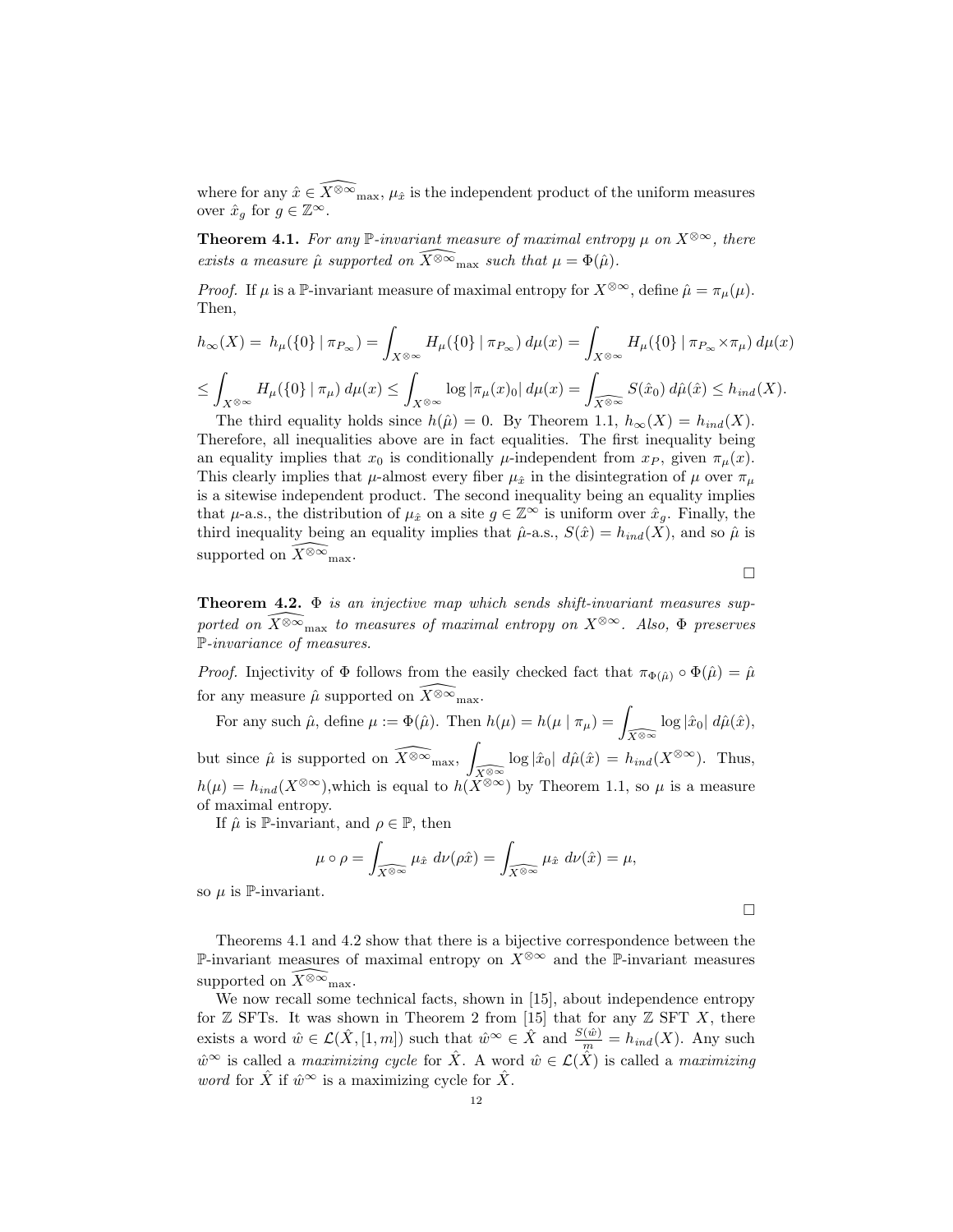For completeness, we give a self-contained proof of the following refinement of the above statement, which is essentially in [15].

**Lemma 4.3.** For any k-step  $\mathbb{Z}-SFT$  X,  $\hat{X}$  has a maximizing word  $\hat{w}$  with no repeated k-letter subword.

*Proof.* Consider a maximizing word  $\hat{w}$  for  $\hat{X}$ , and denote its length by m. If  $\hat{w}$ has no repeated k-letter subword, we are done. Suppose then that  $\hat{w}$  does have a repeated k-letter subword, call it u. Let's say that  $\hat{w}_{[i,i+k-1]} = \hat{w}_{[j,j+k-1]} = u$ ,  $i < j$ . Define  $\hat{a} = \hat{w}_{[i,j-1]}$  and  $\hat{b} = \hat{w}_{[j,m]}\hat{w}_{[1,i-1]}$ . We now claim that both  $\hat{a}$  and  $\hat{b}$  are also maximizing words for  $\hat{X}$ . Note that every k-letter subword of  $\hat{a}^{\infty}$  was already a subword of  $\hat{w}_{[i,j+k-1]}$ , which is clearly in  $\mathcal{L}(\hat{X})$  since  $\hat{w}$  is. Similarly, every k-letter subword of  $\hat{b}^{\infty}$  was already a subword of  $\hat{w}_{[k,m]}\hat{w}_{[1,i+k-1]}$ , which is in  $\mathcal{L}(\hat{X})$ since  $\hat{w}^2$  is. Therefore, both  $\hat{a}^{\infty}$  and  $\hat{b}^{\infty}$  are in  $\hat{X}$ .

Finally, we note that since each letter of  $\hat{w}$  is contained in exactly one of  $\hat{a}$  or  $\hat{b}$ ,  $S(\hat{w}) = h_{ind}(X)$  is a weighted average of  $S(\hat{a})$  and  $S(\hat{b})$ . Both  $S(\hat{a}) = S(\hat{a}^{\infty})$  and  $S(\hat{b}) = S(\hat{b}^{\infty})$  are less than or equal to  $h_{ind}(X)$  by definition, so both are equal to  $h_{ind}(X)$ , and therefore both  $\hat{a}^{\infty}$  and  $\hat{b}^{\infty}$  are maximizing cycles for  $\hat{X}$ . Then  $\hat{a}$  and  $\hat{b}$  are maximizing words for  $\hat{X}$ , and since each has length less than  $\hat{w}$ , we can continue this procedure until we arrive at a maximizing word for  $\hat{X}$  with no repeated k-letter subwords.

We say that a maximizing word for a k-step  $\mathbb Z$  SFT is *simple* if it has no repeated k-letter subwords, and that a maximizing cycle is simple if it can be written as  $\hat{w}^{\infty}$ for a simple maximizing word  $\hat{w}$ . Now, for any simple maximizing word  $\hat{w}$ , we will construct a specific finite orbit contained in  $\widehat{X^{\otimes \infty}}_{\text{max}}$ . The method is simple: define  $x(\hat{w}) \in \hat{\Sigma}^{\mathbb{Z}^{\infty}}$  by  $x(\hat{w})_g = \hat{w}_{\sum g_i \pmod{|\hat{w}|}}$ . Then for any  $d, m$  and  $g \in \mathbb{Z}^{\infty}$ ,  $x(\hat{w})_{g+me_d} = \hat{w}_{\sum g_i+m \pmod{|\hat{w}|}}$ , and so  $x(\hat{w})_{g+\mathbb{Z}e_d}$  is just a shift of the sequence  $\hat{w}^{\infty}$ . Clearly, this implies that  $x(\hat{w}) \in \widehat{X}^{\otimes \infty}$ <sub>max</sub>. Denote by  $\mathcal{O}(\hat{w})$  the finite (Pinvariant) orbit of  $x(\hat{w})$  under  $\mathbb{Z}^{\infty}$ , and by  $\hat{\mu}_{\hat{w}}$  the uniform measure on  $\mathcal{O}(\hat{w})$ . Then by Theorem 4.2,  $\Phi(\hat{\mu}_{\hat{w}})$  is a P-invariant measure of maximal entropy on  $X^{\otimes \infty}$ .

**Theorem 4.4.** For any  $\mathbb{Z}$  SFT X, there is a unique  $\mathbb{P}$ -invariant measure of maximal entropy on  $X^{\otimes \infty}$  if and only if the following two conditions are satisfied:

## (1)  $\hat{X}$  has a unique (up to shifts) simple maximizing cycle  $\hat{w}$

(2) There is only one finite orbit of points in  $\hat{\Sigma}^{\mathbb{Z}^2}$  for which each row and each column is a shift of the sequence  $\hat{w}^{\mathbb{Z}}$ , namely the orbit of the periodic point  $\hat{w}^{(2)}$ defined by  $\hat{w}_{i,j}^{(2)} = \hat{w}_{i+j \pmod{|\hat{w}|}}$ .

*Proof.* ( $\implies$ ) If condition (1) is violated, then  $\hat{X}$  has two simple maximizing cycles  $\hat{w}^{\infty}$  and  $\hat{w'}^{\infty}$  which are not shifts of each other, which induce points  $x(\hat{w})$  and  $x(\widehat{w'})$  with different finite orbits  $\mathcal{O}(\hat{w})$  and  $\mathcal{O}(\widehat{w'})$  contained in  $\widehat{X^{\otimes \infty}}_{\max}$ . Then by injectivity of  $\Phi$ ,  $\Phi(\hat{\mu}_{\hat{w}})$  and  $\Phi(\hat{\mu}_{\hat{w}})$  are distinct P-invariant measures of maximal entropy on  $X^{\otimes \infty}$ .

If condition (1) is satisfied but condition (2) is violated, then  $\hat{X}$  has a unique (up to shifts) simple maximizing cycle  $\hat{w}^{\infty}$  and a point  $\widehat{w'}^{(2)}$  in  $\hat{\Sigma}^{\mathbb{Z}^2}$  whose rows and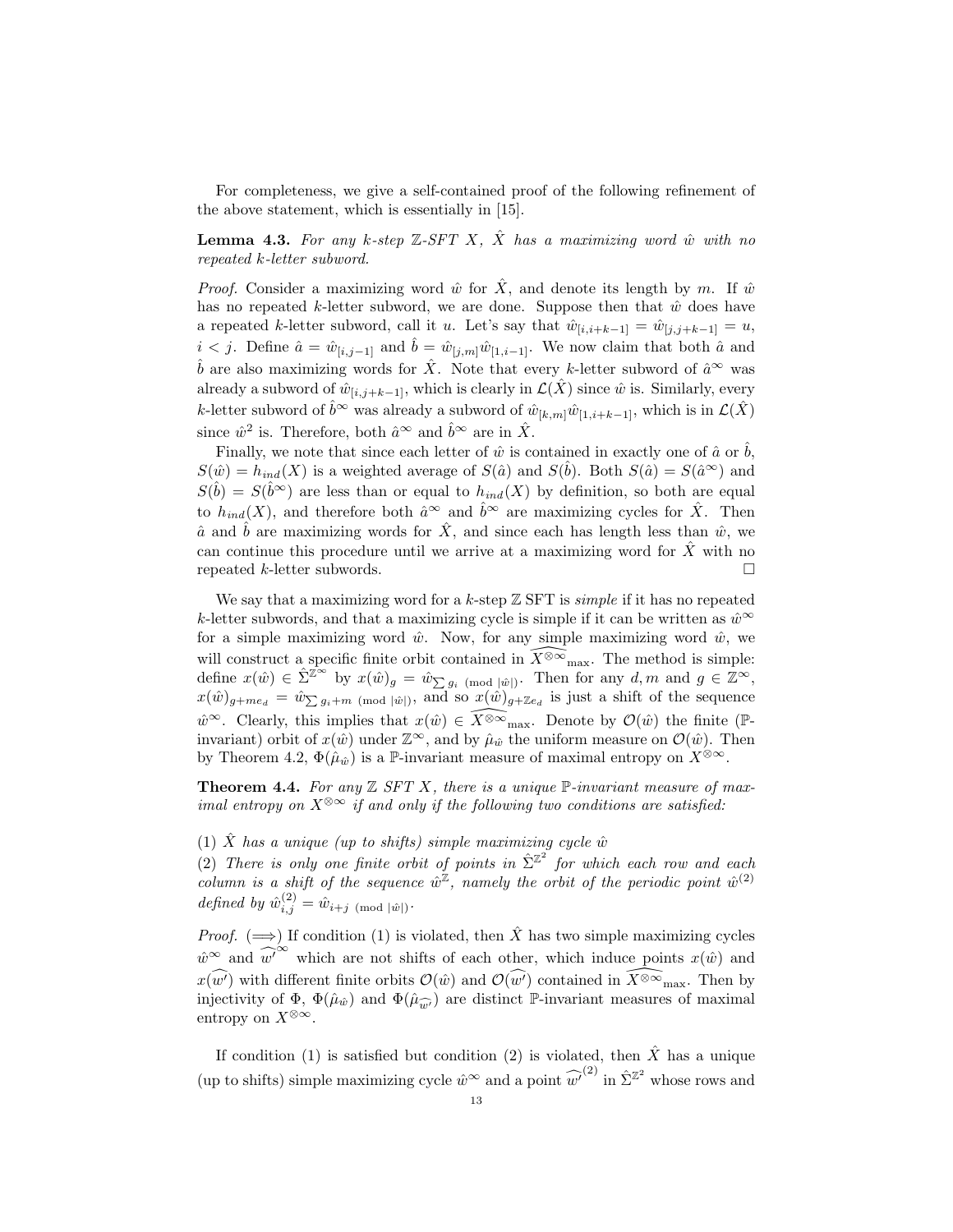columns are all shifts of  $\hat{w}^{\infty}$ , but which is not a shift of  $\hat{w}^{(2)}$ . We now construct an uncountable family of shift-invariant and  $\mathbb{P}\text{-invariant measures supported on }$  $\widehat{X^{\otimes \infty}}_{\text{max}}$ , which by Theorem 4.2 will yield an uncountable family of P-invariant measures of maximal entropy on  $X^{\otimes \infty}$ . First, for any  $\alpha \in (0, 0.5)$ , define  $\eta_{\alpha}$  to be the Bernoulli measure on  $\{0,1\}^{\mathbb{N}}$  which gives probability  $\alpha$  to 0 and 1 –  $\alpha$  to 1 at each site. Define v to be the uniform measure on  $\{0, 1, \ldots, |\hat{w}|-1\}$ . Define a factor map  $\tau$  from  $\{0, 1, \ldots, |\hat{w}| - 1\}^2 \times \{0, 1\}^{\mathbb{N}}$  to  $\hat{\Sigma}^{\mathbb{Z}^{\infty}}$  by

$$
\tau(i,j,(u_n))(g) := \widehat{w'}^{(2)}\left(i + \sum_{\{n \ : \ u_n=0\}} g_n, \ j + \sum_{\{n \ : \ u_n=1\}} g_n\right)
$$

We first claim that  $\tau$  maps to  $\widehat{X^{\otimes \infty}}_{\text{max}}$ . This is easy to check: by definition, for any i, j, and  $(u_n)$ , every row of  $\tau(i, j, (u_n))$  is just a row or column of  $\widehat{w'}^{(2)}$ , which will always be a shift of  $\hat{w}^{\mathbb{Z}}$ . Now, for any  $\alpha \in (0, 0.5)$ , define  $\mu_{\alpha}$  to be the push-forward of  $v \times v \times \eta_{\alpha}$  under  $\tau$ . Clearly each  $\mu_{\alpha}$  is a measure on  $\widehat{X^{\otimes \infty}}_{\text{max}}$ . The reader may check that P-invariance of  $\mu_{\alpha}$  follows from the fact that  $\eta_{\alpha}$  is i.i.d., and that shift-invariance of  $\mu_{\alpha}$  follows from the uniformity of v and the fact that  $\widehat{w'}^{(2)}$  is periodic with respect to  $(|\hat{w}|, 0)$  and  $(0, |\hat{w}|)$ . All that remains is to show that all  $\mu_{\alpha}$  are distinct. For any  $\alpha$ , define  $\nu_{\alpha}$  to be the marginalization of  $\mu_{\alpha}$  to  $\mathbb{Z}^2 \times \{0\}^{\infty}$ . It is clear that  $\nu_{\alpha}$  is always a finitely supported measure, which is a shift of  $\hat{w}^{(2)}$  with probability  $\alpha^2 + (1-\alpha)^2$ , a shift of  $\hat{w'}^{(2)}$  with probability  $\alpha(1-\alpha)$ , and a shift of  $\widehat{w'}^{(2)}$  with probability  $\alpha(1-\alpha)$ , where  $\widehat{w'}^{(2)}$  is obtained from  $\widehat{w'}^{(2)}$  by permuting the first and second coordinates. But then since  $\hat{w}^{(2)}$  is different from both  $\widehat{w'}^{(2)}$  and  $\widehat{w'}^{(2)}$ , and since  $\alpha^2 + (1-\alpha)^2$  is injective on (0, 0.5), clearly all  $\nu_{\alpha}$  are distinct, implying that all  $\mu_{\alpha}$  are distinct, and therefore that all  $\Phi(\mu_{\alpha})$  are distinct P-invariant measures of maximal entropy on  $X^{\otimes \infty}$ .

 $(\Leftarrow)$  If conditions (1) and (2) are satisfied, then we will show that any shiftinvariant measure supported on  $\widehat{X^{\otimes \infty}}_{\text{max}}$  is in fact supported on  $\mathcal{O}(\hat w)$ . Clearly the only such measure is  $\hat{\mu}_{\hat{w}}$ , and Theorem 4.1 then implies that the only P-invariant measure of maximal entropy on  $X^{\otimes \infty}$  is  $\Phi(\hat{\mu}_{\hat{w}})$ .

Suppose that  $\hat{\mu}$  is a shift-invariant measure on  $\widehat{X^{\otimes \infty}}_{\text{max}}$ , and choose any  $d \in \mathbb{N}$ . Then  $S(\hat{\mu}) =$  $\int_{\widehat{X}^{\otimes\infty}_{\max}} S(\hat{x}_{\mathbb{Z}e_d}) d\hat{\mu}(\hat{x}) = h_{ind}(X)$ , so clearly  $S(\hat{x}_{\mathbb{Z}e_d}) = h_{ind}(X)$  $\hat{\mu}$ -almost surely. Choose k so that  $\hat{X}$  is a k-step SFT, and consider any  $\hat{u}$  which contains no repeated k-letter word and for which  $\hat{u}^{\infty} \in \hat{X}$  is not a shift of  $\hat{w}^{\infty}$ . Since  $\hat{w}^{\infty}$  was the unique (up to shifts) simple maximizing cycle for  $\hat{X}$ ,  $S(\hat{u})$  <  $h_{ind}(X)$ . If  $\hat{\mu}([\hat{u}]) > 0$ , then for  $\hat{\mu}$ -a.e.  $\hat{x} \in \hat{X}$ ,  $\hat{u}$  occurs within  $\hat{x}_{\mathbb{Z}e_d}$  with positive frequency. Denote by  $\hat{v}$  the k-letter prefix of  $\hat{u}$ . Then we can decompose any  $\hat{x}_{\mathbb{Z}_{e_d}}$ as ...  $\hat{v}u_{-1}\hat{v}u_0\hat{v}u_1\hat{v}...$ , where  $\hat{v}u_i = \hat{u}$  for a set of integers i of positive density. Then, since  $(\hat{v}u_i)^\infty \in \hat{X}$  for every i, the same argument from Lemma 4.3 shows that  $S(\hat{v}u_i) \leq h_{ind}(X)$  for all i, and so  $S(\hat{x}_{\mathbb{Z}_{e_d}}) < h_{ind}(X)$ , a contradiction. So,  $\hat{\mu}([\hat{u}]) = 0$ . Clearly, this shows that  $\hat{\mu}$ -a.s.,  $\hat{x}_{\mathbb{Z}_{e_d}}$  is just a shift of  $\hat{w}^{\infty}$ . By shiftinvariance, for  $\hat{\mu}$ -a.e.  $\hat{x} \in \widehat{X^{\otimes \infty}}$  it is also the case that for any  $g \in \mathbb{Z}^{\infty}$  and  $d \in \mathbb{N}$ ,  $\hat{x}_{g+\mathbb{Z}e_d}$  is also a shift of  $\hat{w}^{\infty}$ .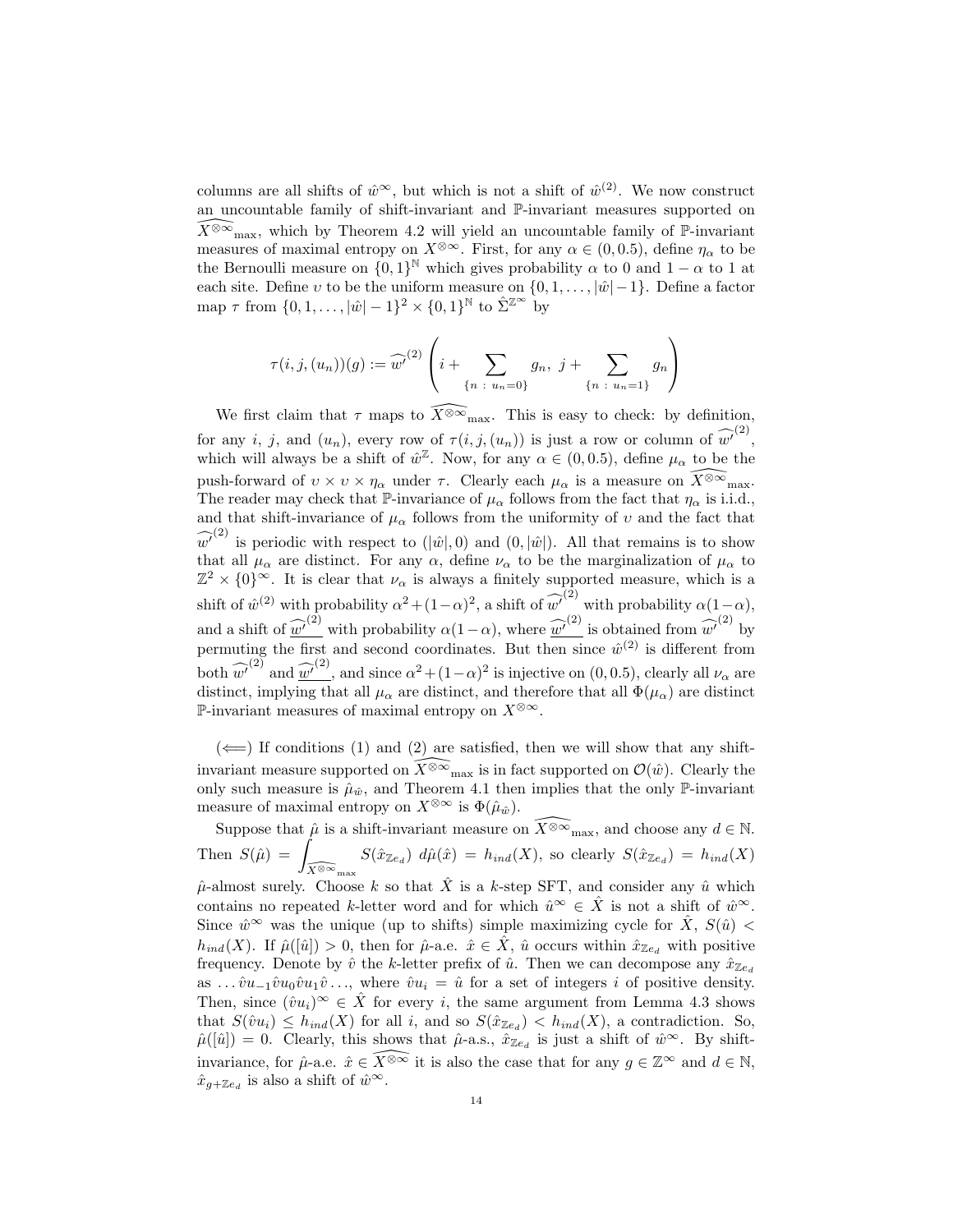Consider any such  $\hat{x}$ , where every row in every direction is a shift of  $\hat{w}^{\infty}$ . Then for any dimensions  $d_1 < d_2$  and any  $g \in \mathbb{Z}^{\infty}$ , consider the infinite two-dimensional configuration  $\hat{x}_{g + \mathbb{Z}e_{d_1} + \mathbb{Z}e_{d_2}}$ . Each row and column of  $\hat{x}_{g + \mathbb{Z}e_{d_1} + \mathbb{Z}e_{d_2}}$  is a shift of  $\hat{w}^{\infty}$ . But then by condition (2),  $\hat{x}_{g+\mathbb{Z}e_{d_1}+\mathbb{Z}e_{d_2}}$  is a shift of  $\hat{w}^{(2)}$  and so is periodic with respect to  $e_{d_1} - e_{d_2}$ . Since this is true for all  $d_1$ ,  $d_2$ , and  $g$ ,  $\hat{x}$  must be periodic with respect to  $e_{d_1} - e_{d_2}$  for all  $d_1 < d_2$ . This implies in turn that  $\hat{x}$  is periodic with respect to any  $g \in \mathbb{Z}^{\infty}$  with  $\sum g_i = 0$ . It is simple to check that any point in  $\hat{\Sigma}^{\mathbb{Z}^{\infty}}$ which is periodic with respect to all such vectors and whose marginalization to  $\mathbb{Z}e_1$ is a shift of  $\hat{w}^{\infty}$  must be a shift of  $x(\hat{w})$ .

We have then shown that any shift-invariant measure  $\hat{\mu}$  on  $\widetilde{X}^{\otimes \infty}$ <sub>max</sub> is supported on  $\mathcal{O}(x(\hat{w}))$ , which implies that  $\Phi(\hat{\mu}_{\hat{w}})$  is the unique P-invariant measure of maximal entropy on  $X^{\otimes \infty}$  as explained above.

The techniques of Theorem 4.4 also allow us to give one more case in which the set of P-invariant measures of maximal entropy can be completely described.

**Theorem 4.5.** If X is a  $\mathbb{Z}$  SFT such that  $\hat{X}$  has k different (up to shifts) simple maximizing cycles  $\widehat{w_i}$ ,  $1 \leq i \leq k$ , and if no two  $\widehat{w_i}$  share a common letter of  $\widehat{\Sigma}$ , and if for each  $i \in [1, k]$ , there is only one finite orbit of points in  $\hat{\Sigma}^{\mathbb{Z}^2}$  for which each row and each column is a shift of the sequence  $\widehat{w_i}^{\mathbb{Z}}$ , then there are exactly k ergodic  $\mathbb{P}$  invariant measures of marinal entropy on  $X^{\otimes \infty}$ P-invariant measures of maximal entropy on  $X^{\otimes \infty}$ .

Proof. We will only sketch a proof, as the details are almost the same as in the proof of Theorem 4.4. Firstly, by the same reasoning used there, for any ergodic P-invariant measure of maximal entropy  $\mu$  on  $X^{\otimes \infty}$  and for any  $g \in \mathbb{Z}^{\infty}$  and  $d \in \mathbb{N}$ , it is  $\hat{\mu}$ -a.s. the case that  $\hat{x}_{g+{\mathbb{Z}} e_d}$  is a shift of one of the simple maximizing cycles  $\widehat{w_i}^{\infty}$ . But then since no two  $\widehat{w_i}$  share a common letter, this *i* must be the same for all g and d, and by ergodicity, it is  $\hat{\mu}$ -a.s. constant. So, there exists i for which  $\hat{\mu}$ -a.s., for any  $g \in \mathbb{Z}^{\infty}$  and  $d \in \mathbb{N}$ ,  $\hat{x}_{g + \mathbb{Z}e_d}$  is a shift of  $\widehat{w_i^{\infty}}$ .<br>Then a similar argument as was used above shows that

Then a similar argument as was used above shows that  $\hat{\mu}$  must be supported on  $\mathcal{O}(x(\widehat{w_i}))$ , and so  $\mu = \Phi(\hat{\mu}_{\widehat{w_i}})$ . Since there are only k possible choices for i, and each clearly gives a different measure, we are done.

 $\Box$ 

 $\Box$ 

#### 5. Applications to specific models

The purpose of this section is present some applications of our general results to various specific models which have appeared in the litrature.

5.1. **Hard-square model.** The underlying  $\mathbb Z$  subshift, also known as the golden mean shift, is

 $\mathcal{H} := \{x \in \{0,1\}^{\mathbb{Z}} : x_n x_{n+1} \neq 11\}.$ 

The d-dimensional hard-square model is then defined as  $\mathcal{H}^{\otimes d}$ .

It is easily checked that  $h_{\infty}(\mathcal{H}) = h_{ind}(\mathcal{H}) = \frac{1}{2} \log(2)$ . As shown in [15], the results of Galvin and Kahn [7] can be used to show that  $h(\mathcal{H}^{\otimes d}) \to h_{\infty}(\mathcal{H})$  at an exponential rate, with explicit numerical bounds. In this case, it is easily checked that  $(0{0,1})^{\infty}$  is the unique (up to shifts) simple maximizing cycle for  $\hat{\mathcal{H}}$ , and so Theorem 4.4 implies that there is a unique  $\mathbb{P}$ -invariant measure of maximal entropy on  $\mathcal{H}^{\otimes \infty}$ . In fact by [7], uniqueness holds even without the assumption of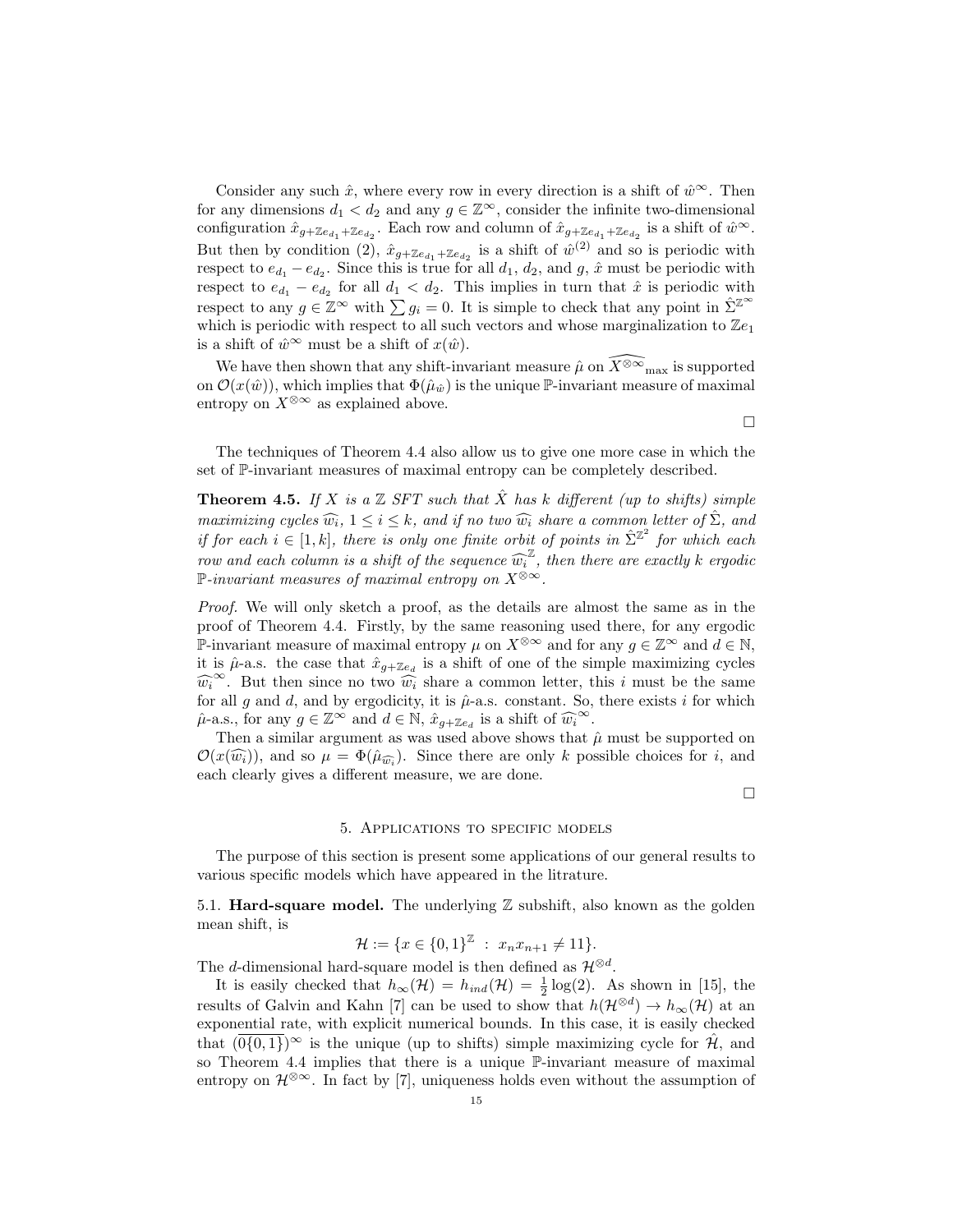P-invariance. The unique measure of maximal entropy is not weak mixing; since  $\mu$ -a.s. each point of  $\mathcal{H}^{\otimes \infty}$  either has 0s on all odd sites or 0s on all even sites (the parity of  $v \in \mathbb{Z}^{\infty}$  is just the parity of the sum of its coordinates), and  $\mu$ -a.s. only one of these can hold, clearly  $\mu$  has an eigenfunction with eigenvalue of  $-1$ . The combinatorial methods of Galvin and Kahn show that this eigenvalue is also present in the (unique) measure of maximal entropy on  $\mathcal{H}^{\otimes d}$  for all sufficiently large d.

5.2. *n*-coloring shifts. The one-dimensional *n*-coloring shift is

$$
C_n := \{x \in \{1, \ldots, n\}^{\mathbb{Z}} : x_n \neq x_{n+1}\}.
$$

The *d*-dimensional *n*-coloring shift is defined as  $C_n^{\otimes d}$ .

By our results,  $h_{\infty}(\mathcal{C}_n) = h_{ind}(\mathcal{C}_n) = \frac{1}{2} \log(\lfloor n/2 \rfloor) + \frac{1}{2} \log(\lfloor n/2 \rfloor)$ . There are  $\binom{n}{\lfloor n/2 \rfloor}$  (up to shifts) simple maximizing cycles for  $\hat{\mathcal{C}}_n$ , namely all sequences  $(\hat{a}\hat{b})^{\infty}$ for which  $\hat{a}$  and  $\hat{b}$  form a partition of  $\Sigma$  and  $|\hat{a}| = \lfloor \frac{|\Sigma|}{2} \rfloor$  $\frac{21}{2}$ . Since no two of these cycles share a common letter, by Theorem 4.5 there are exactly  $\binom{n}{\lfloor n/2 \rfloor}$  ergodic  $\mathbb{P}$ -invariant measures of maximal entropy on  $h(\mathcal{C}_n^{\otimes \infty})$ , each of which has eigenvalue -1 as in the hard-square model.

The case  $n = 3$  is of particular interest, since 3-colorings have useful connections to the well known "square-ice" model for  $d = 2$  [13]. In [15], it was shown that  $h(\mathcal{C}_3^{\otimes d}) \to h_\infty(\mathcal{C}_3) = \frac{\ln 2}{2}$  exponentially fast. The argument involved creating a correspondence between configurations in the d-dimensional hard-square and 3 coloring shifts, and then exploiting the previously mentioned results of Galvin and Kahn. From a recent paper of Peled [20], it follows that for sufficiently large d there are exactly 3 measures of maximal entropy (even without the assumption of P-invariance), each of which admits an eigenfunction with eigenvalue −1, just as in the hard-square case.

5.3. Beach model. In [2], Burton and Steif defined the d-dimensional beach model, for any  $M > 0$ , to be the nearest-neighbor  $\mathbb{Z}^d$  SFT on the alphabet  $\{-M, \ldots, -1,$  $1, \ldots, M$  defined by the restriction that adjacent letters must have product greater than or equal to −1. In other words, a negative and positive cannot be adjacent in any cardinal direction unless they are 1 and −1. These are clearly all axial powers of the one-dimensional beach model, which we denote by  $B_M$ .

It is easy to show that  $h_{ind}(B_M) = \log M$ , and that for  $M > 2$ , there are exactly two simple maximizing cycles for  $B_M$ , namely  $\{-M, \ldots, -1\}^{\infty}$  and  $\{1, \ldots, M\}^{\infty}$ . (When  $M = 1$ ,  $B_M$  is just the full shift on two symbols, and when  $M = 2$ , there is an additional maximizing cycle  $\{-1,1\}^{\infty}$ . We will not address these special cases further here.) Therefore, our results show that  $h(B_M^{\otimes d}) \to \log M$ , and that  $B_M^{\otimes \infty}$ has exactly two ergodic P-invariant measures of maximal entropy.

In fact, it was also shown in [2] that for any fixed d and for  $M > 4e28^d$ ,  $B_M^{\otimes d}$ has exactly two ergodic measures of maximal entropy. Our result would seem to suggest that the same is true for fixed  $M$  and sufficiently large  $d$ , and in fact this was stated as a conjecture in [3].

The beach model was further studied in [9], where it was extended to a more general class of models, with a real-valued parameter M replacing the previous integer-valued parameter, Disagreement percolation techniques were used to show that for any fixed d and  $M < \frac{2d^2 + d + 1}{2d^2 + d - 1}$ , the d-dimensional beach model has a unique measure of maximal entropy. Unfortunately, this only applies to values of  $M$  less than 2, and so never applies to the classical beach model.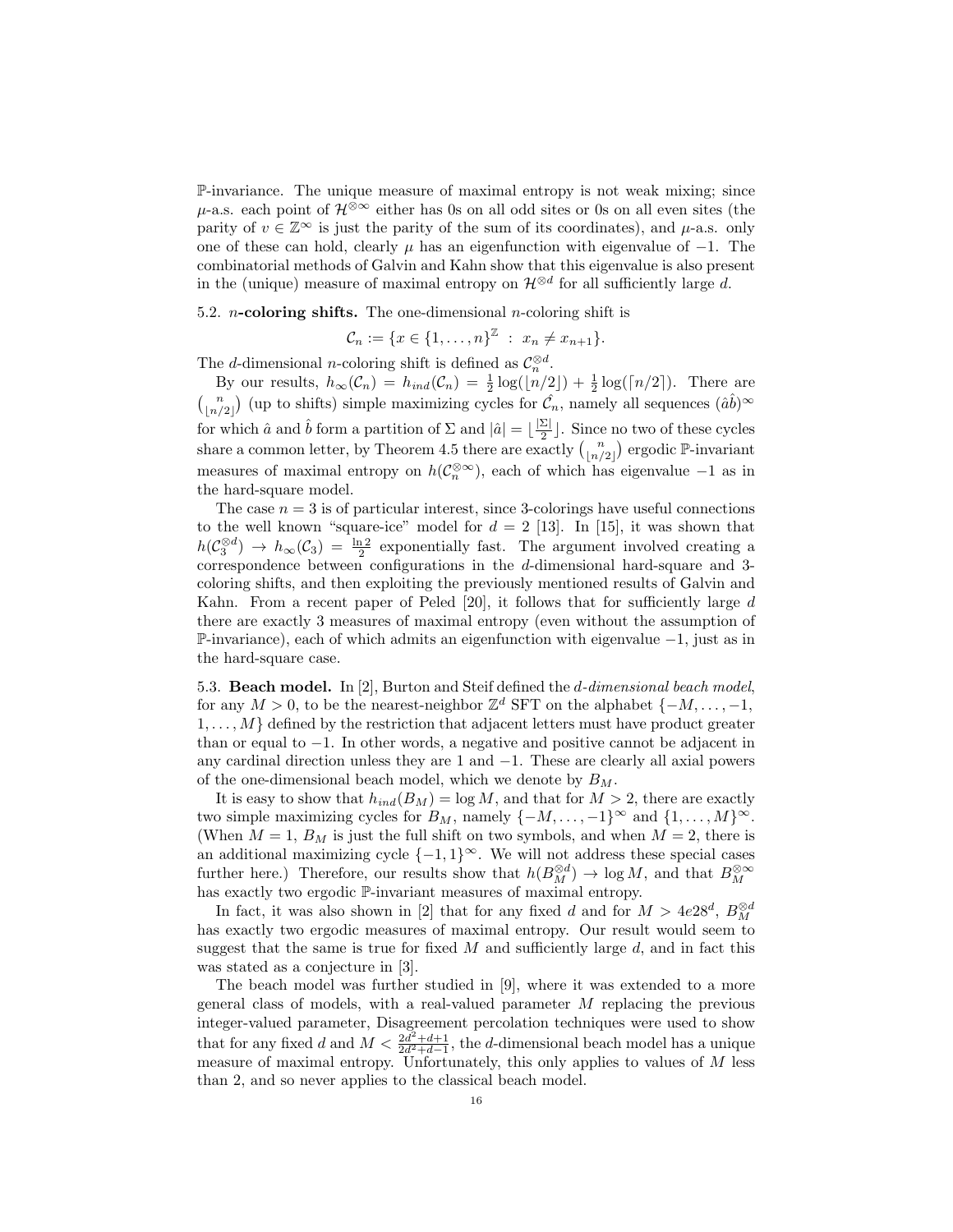5.4. Run length limited shifts. For any  $0 \leq d \leq k \leq \infty$ , the  $(d, k)$  run-length limited shift, also denoted by  $RLL(d, k)$ , is the SFT on the alphabet  $\{0, 1\}$  consisting of all sequences in which all maximal "runs" of 0s have length inside the interval [d, k]. For instance,  $RLL(0, \infty)$  is the full shift on two symbols, and  $RLL(1, \infty)$  is the usual golden mean shift. For any  $0 \leq d < k < \infty$ , it was shown in [21] that

$$
h_{ind}(RLL(d, k)) = \frac{\lfloor (k - d)/(d + 1) \rfloor \ln 2}{\lfloor (k + 1)/(d + 1) \rfloor (d + 1)}
$$
 and  

$$
h_{ind}(RLL(d, \infty)) = \frac{\ln 2}{d + 1}.
$$

It was shown in [18], using combinatorial methods, that for any  $d$ ,  $h(RLL(d,\infty)^{\otimes d}) \rightarrow$  $h_{ind}(RLL(d,\infty))$ , and that the rate is exponential. Our results show that this same convergence is true for any  $d$  and  $k$  (but say nothing about the rate.)

It is relatively simple to check that there is a unique (up to shifts) simple maximizing cycle for any  $d$  and  $k$ . (This was essentially done, without using our terminology, in [21].) These cycles are given by the maximizing words

$$
\hat{w} = 0^d \{0, 1\}
$$
 for  $RLL(d, \infty)$  and  

$$
\hat{w} = 0^d 1(0^d \{0, 1\})^{\lfloor (k-d)/(d+1) \rfloor}
$$
 for  $RLL(d, k)$ .

All of these unique maximizing cycles  $\hat{w}^{\infty}$  are symmetric, meaning that  $(\hat{w}_{|\hat{w}|}\hat{w}_{|\hat{w}|-1}\dots\hat{w}_1)^{\infty}$ is just a shift of  $\hat{w}^{\infty}$ . Therefore, for any  $RLL(d, k)$ , we can construct a point  $\widehat{w'}^{(2)}$  defined by  $\widehat{w'}^{(2)}_{i,j} = \hat{w}_{i-j \pmod{|\hat{w}|}}$ , in which all rows and columns are shifts of  $\hat{w}^{\infty}$ . In all cases except  $RLL(1,\infty)$  and  $RLL(0,1)$  (for which the associated simple maximizing words have length 2) and  $RLL(0, \infty)$  (for which the associated simple maximizing word has length 1),  $\widehat{w'}^{(2)}$  is not equal to the point  $\hat{w}^{(2)}$ from Lemma 4.4, and so if X is any run-length limited shift except  $RLL(1,\infty)$ ,  $RLL(0, 1)$ , or  $RLL(0, \infty)$ , then  $X^{\otimes \infty}$  has multiple P-invariant measures of maximal entropy. For each of these three special cases,  $X^{\otimes \infty}$  has a unique P-invariant measure of maximal entropy, which we already knew, as these are simply the golden mean shift, the golden mean shift with digits 0 and 1 reversed, and the full shift on two symbols, respectively.

5.5. Even shift. The even shift is the sofic shift  $\mathcal E$  on the alphabet  $\{0,1\}$  consisting of all sequences in which all maximal "runs" of 0s have even length. It is easy to show that  $h_{ind}(\mathcal{E}) = 0$ ; in fact,  $\hat{\Sigma} = \{\{0\},\{1\},\{0,1\}\}\$ , and it is not hard to check that the maximum number of times the symbol  $\{0,1\}$  can appear in a point of  $\hat{\mathcal{E}}$ is two. So, our results imply that  $h_{\infty}(\mathcal{E}) = 0$ .

Finding  $h_{\infty}(\mathcal{E})$  was of particular interest for two reasons. Firstly, in [14], a combinatorial argument was used to show that for the similarly defined odd shift  $\mathcal{O}, h(\mathcal{O}^{\otimes d}) = \frac{1}{2}$  for all d. Secondly, it was shown in [15] that  $h_{\infty}(X) = 0$  for any  $\mathbb{Z}$ SFT X with zero independence entropy, and it was naturally wondered if the same was true for sofic shifts.

5.6. Dyck shift. This non-sofic subshift  $\mathcal{D} \subset (\{\alpha_1,\ldots,\alpha_M\} \cup \{\beta_1,\ldots,\beta_M\})^{\mathbb{Z}}$  is obtained by considering the alphabet letters as  $M$  "types" of "brackets." The constraints are that matching open and closed brackets must be of the same "type," which in our terminology means the same subscript. This interesting non-sofic shift originated in the study of formal languages. It was introduced into symbolic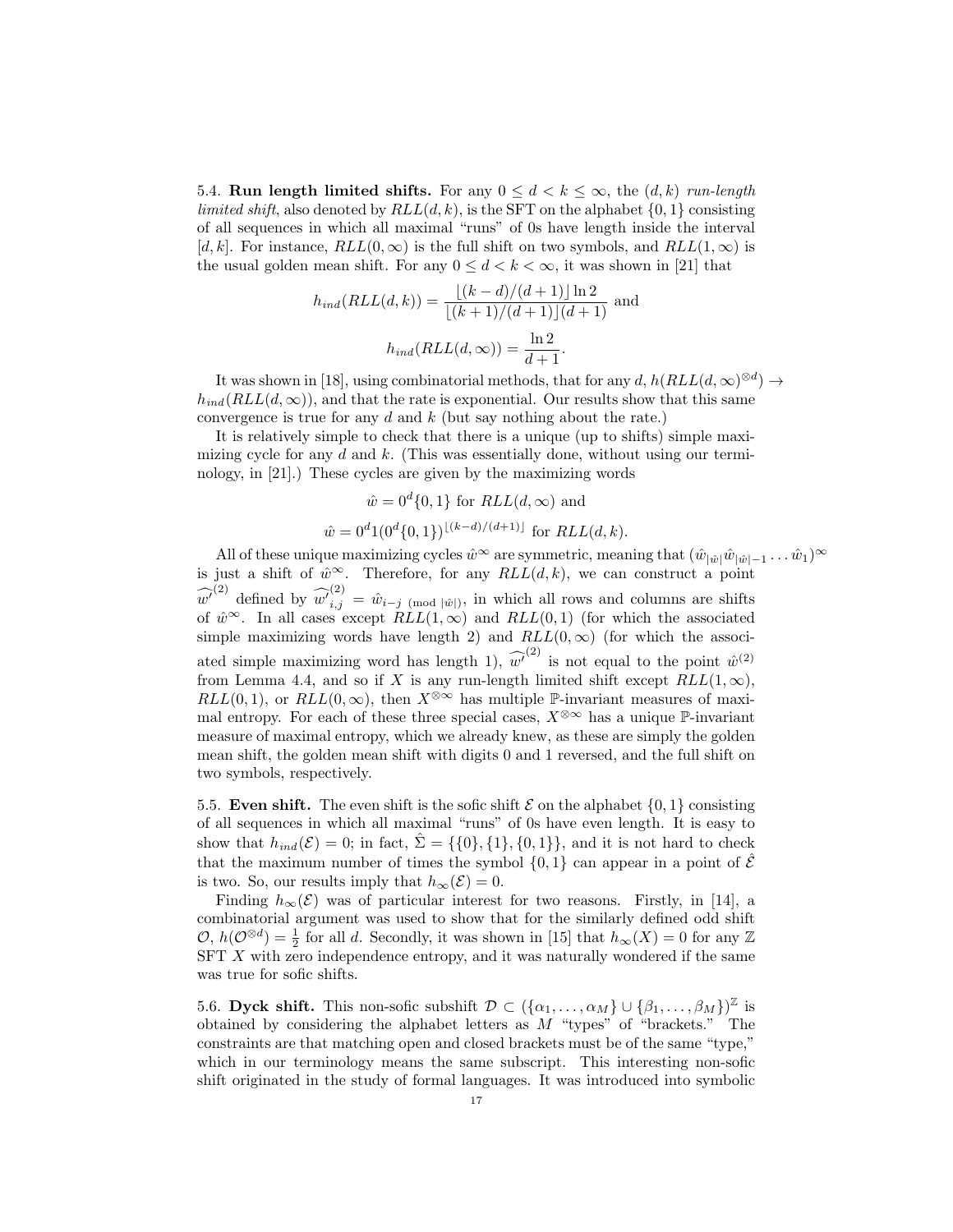dynamics in [12], where it was shown that  $h(\mathcal{D}) = \log(M + 1)$  and that there are exactly 2 ergodic measures of maximal entropy.

It is easily shown that  $h_{ind}(\mathcal{D}) = \log M$ , and that there are precisely two (up to shifts) simple maximizing cycles on  $\hat{\mathcal{D}}$ , namely  $\{\alpha_1, \dots, \alpha_M\}^{\infty}$  and  $\{\beta_1, \dots, \beta_M\}^{\infty}$ . Thus  $h_{\infty}(\mathcal{D}) = \log M$ , and since these cycles contain no common letter, Theorem 4.5 shows that there are precisely two ergodic P-invariant measures of maximal entropy on  $\mathcal{D}^{\otimes \infty}$ .

5.7. Symmetric nearest-neighbor SFTs. In recent work of Engbers and Galvin [5], they study, for any finite undirected graph H, the limiting behavior of the distribution of uniformly chosen graph homomorphisms from discrete d-dimensional *m*-tori  $\mathbb{Z}_m^d = \{1, \ldots, m\}^d$  to  $\mathbb{H}$  as  $d \to \infty$ . Recall that a *graph homomorphism* from  $G_1 = (V_1, E_1)$  to  $G_2 = (V_2, E_2)$  is a function  $x : V_1 \rightarrow V_2$  such that  $(x(v), x(w))$ is an edge in  $E_2$  whenever  $(v, w) \in E_1$ . In particular, for a fixed finite undirected graph  $G = (V, E)$ , the collection of graph homomorphisms from  $\mathbb{Z}^d$  to G is precisely the nearest-neighbor SFT  $X_G \subset V^{\mathbb{Z}^d}$  defined by enforcing  $(x_n, x_{n+e_i}) \in E$  for all  $n \in \mathbb{Z}^d$  and  $i = 1 \ldots d$ , which is a d-dimensional axial power of a symmetric nearestneighbor SFT.

The authors prove that for any fixed m and undirected finite graph  $\mathbb{H} = (\mathbb{V}, \mathbb{E}),$ with probability tending to 1 as  $d \to \infty$ , a uniformly chosen random graph homomorphism x from  $\mathbb{Z}_m^d$  to  $\mathbb{H}$  has corresponding disjoint  $A, B \subset \mathbb{V}$  which induce a complete bipartite graph, with  $|A||B|$  maximal, such that  $x_n \in A$  for a large proportion of even vertices  $n \in \mathbb{Z}_m^d$  and  $x_m \in B$  for a large proportion of odd vertices  $m \in \mathbb{Z}_m^d$ .

These results are related to ours in that they provide an alternative proof for some of our results for the particular case of symmetric nearest-neighbor SFTs. Observe that for any symmetric nearest-neighbor SFT  $X \subset \Sigma^{\mathbb{Z}}$ , there is always a simple maximizing word in  $\ddot{X}$  of length 2, and that any such word corresponds to a maximal induced complete bipartite graph of H.

However, the methods of Engbers and Galvin are apparently very different then ours, and in particular give additional finitistic results.

## 6. Further Problems and research directions

Here we summarize a few possible directions for extensions or generalizations of our results.

6.1. Pressure and equilibrium measures. In statistical mechanics, it is common to introduce a "potential" or "activity function," in which case the role of topological entropy is replaced by topological pressure, and measures of maximal entropy are generalized to equilibrium measures. From the ergodic-theoretic point of view, many results generalize without difficulty (see, for example, [22] for a statement and proof of the variational principle for pressure).

In [7] and in [5], for some specific  $\mathbb Z$  subshifts, an analysis of equilibrium measures was carried out with respect to a single-site potential on  $X^{\otimes d}$  as  $d \to \infty$ .

It is rather easy to generalize the statements and proofs of our results to the setting where entropy is replaced by pressure with respect to a so-called "single-site potential"  $f: X \to \mathbb{R}$ , given by  $f(x) = F(x_0)$  for some function  $F: \Sigma \to \mathbb{R}$ . From the statistical mechanics viewpoint,  $f$  doesn't involve any "interactions" between sites.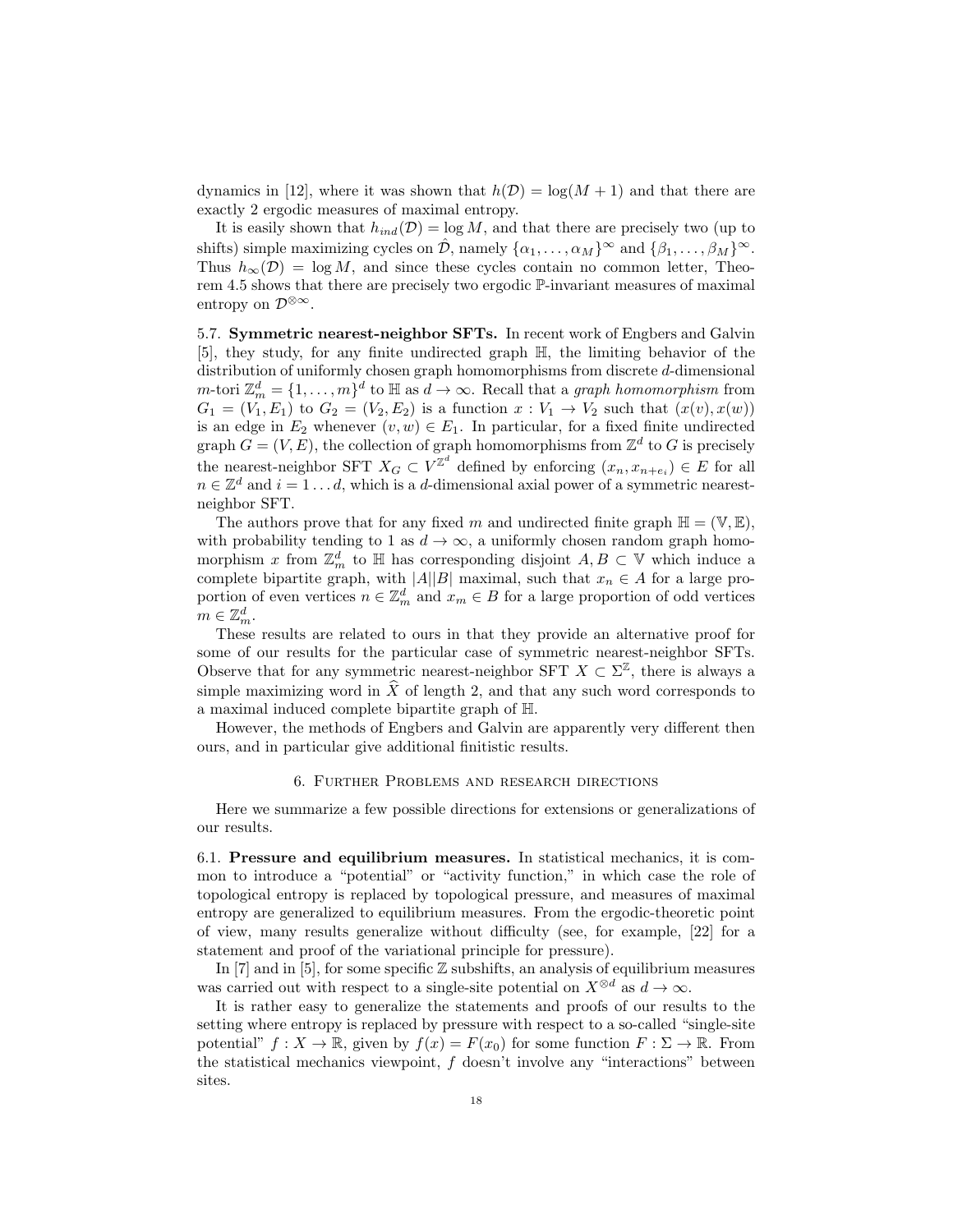Here is a brief formulation of the analogous result: For  $\hat{w} \in \mathcal{L}(\hat{X}, F)$ , define  $S_f(\hat{w}) = \frac{1}{F}$  $\sum$  $n \in F$  $log \sum$  $a \in \hat{w}_n$  $F(a)$ . Define  $P_{ind}(X, f)$  analogously to  $h_{ind}(X)$ , with  $S_f$ replacing S, and

$$
P_{\infty}(X,f) = \lim_{d \to \infty} P(X^{\otimes d}, f^{(d)}),
$$

where  $f^{(d)}: X^{\otimes d} \to \mathbb{R}$  is again given by  $f(x) = F(x_0)$ .

By following our proof of Theorem 1.1, one can deduce that  $P_{ind}(X, f) =$  $P_{\infty}(X, f).$ 

It is more difficult to generalize to interactions involving multiple sites, even to the case where f depends only on the letters at the pair of adjacent sites  $x_0$  and  $x_1$ . We believe a version of our result to be true for any interaction f which is finite-range (meaning that  $f$  depends only on the letters at finitely many sites), but it is not completely clear what the proper hypotheses would be, and in particular what a "natural" definition of  $f^{(d)}$  would be in this case.

6.2. **Finitistic results.** Our techniques involve studying the system  $X^{\otimes \infty}$ , which is a sort of "infinite-dimensional" axial power of  $X$ . It is natural to wonder what information we can glean about the finite-dimensional axial powers  $X^{\otimes d}$ . For instance, we have shown that  $h(X^{\otimes d}) \to h_{ind}(X)$ , but with no information about the rate. This is a question of particular interest, since it was noted in [15] that for all examples where the rate of convergence is known, this rate is exponential.

Another example of useful finite-dimensional information regards measures of maximal entropy. As described in Section 5, our results allow us to count the P-invariant measures of maximal entropy on  $X^{\otimes \infty}$  for many models, such as the hard-square model and *n*-coloring shift. It is natural to assume that such results should allow us to draw conclusions about the number of P-invariant measures of maximal entropy on  $X^{\otimes d}$  for large enough d, but we have not yet been able to do so.

One reason why we believe such finitistic results should be provable is that one of the keys to our proofs, de Finetti's Theorem, has versions which apply to finite sets of exchangeable random variables. ([4]) We hope to use these finite versions to answer some finitistic questions in future work.

One specific case in which exponential convergence of  $h(X^{\otimes d})$  to  $h_{ind}(X)$  has been proven is in the case where X is an SFT and  $h_{ind}(X) = 0$ . ([15]) Interestingly, in the case where  $X$  is nearest neighbor, this convergence is trivial.

**Lemma 6.1.** For any nearest-neighbor  $\mathbb{Z}$  SFT X with zero independence entropy,  $h(X^{\otimes 2})=0.$ 

*Proof.* Let  $X \subset \Sigma^{\mathbb{Z}}$  be a n.n. SFT with zero independence entropy. We can restrict to the non-wandering part of  $X$ , which is a disjoint union of irreducible subshifts of finite type, thus we may assume  $X$  is irreducible without loss of generality.

First we show that for any  $a, b \in \Sigma$ , there is at most one  $c \in \Sigma$  such that  $acb \in \Sigma$  $\mathcal{L}(X)$ . If this were not the case, there would exist distinct  $c_1, c_2 \in \Sigma$  with  $ac_i b \in$  $\mathcal{L}(X)$  for  $i = 1, 2$ , and then for some  $d_1, \ldots, d_k \in \Sigma$ ,  $\{a\}\{c_1, c_2\}\{b\}\{d_1\} \cdots \{d_k\}\{a\}$ would be in  $\mathcal{L}(\hat{X})$ , which would yield a point  $({a}{c_1,c_2}{b}{d_1}\cdots{d_k})^{\infty}$  with positive independence score, contradicting  $h_{ind}(X) = 0$ .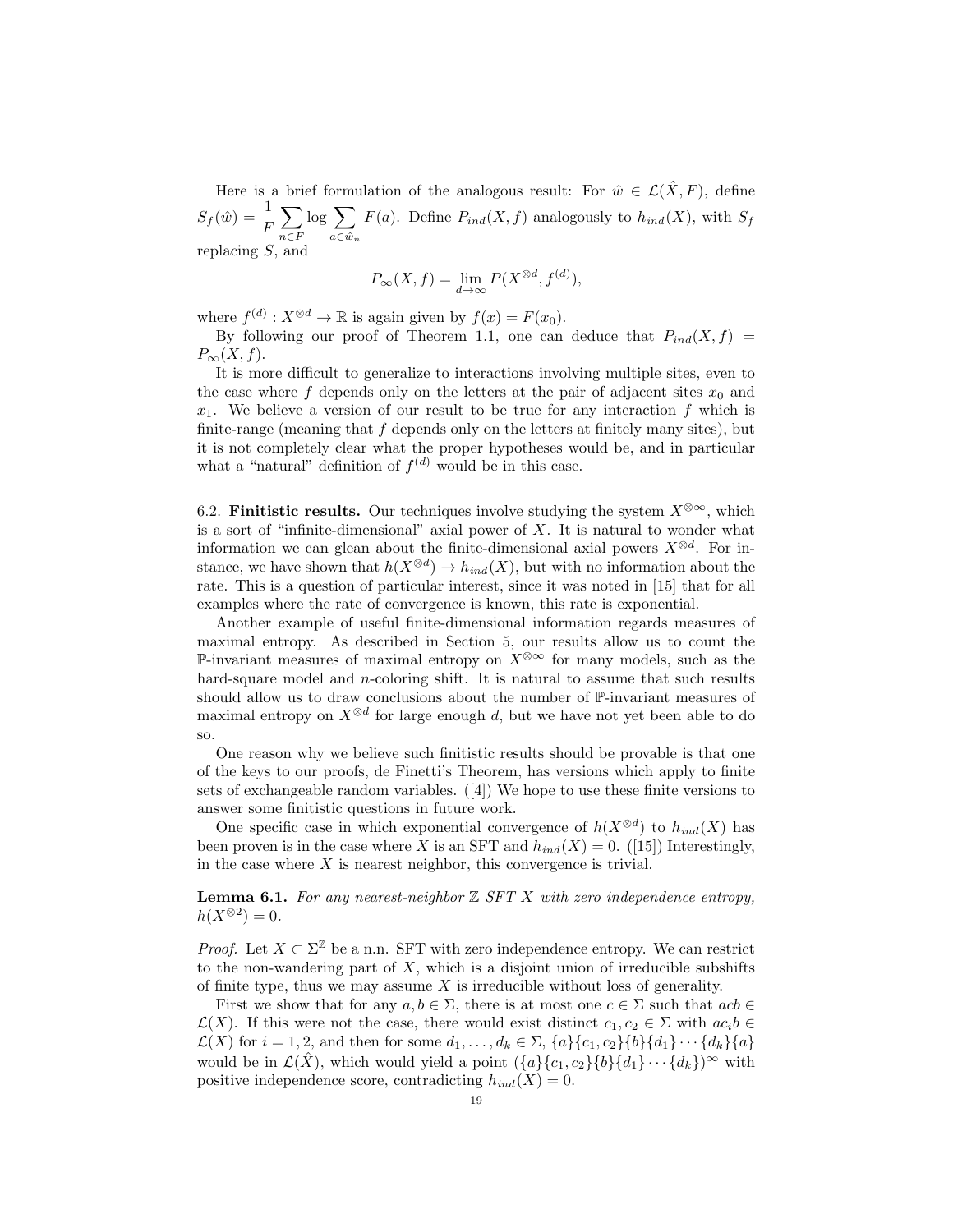Next we claim that for any finite  $F \subset \mathbb{Z}$ , and any  $c \in \Sigma^{\partial F}$  there is at most one  $X^{\otimes 2}$ -admissible configuration  $d \in A^{F \cup \partial F}$  with  $d_{\partial F} = c$ ; this is done by induction on  $|F|$ .

The base case of the induction is  $|F| = 1$ ; say  $F = \{(n, m)\}.$  Then  $(n - 1)$  $1, m$ ,  $(n, m + 1) \in \partial F$ . Let  $a = c_{(n-1,m)}$  and  $b = c_{(n,m+1)}$ : it follows that there is at most one c for which  $acb \in \mathcal{L}(X)$ . Since X is nearest neighbor, this means that there is at most one c for which ac and cb are both X-admissible. Thus,  $d_{(n,m)}c$  is the only  $X^{\otimes 2}$ -admissible filling.

For the inductive step, choose  $(n, m) \in F$  so that  $(n - 1, m), (n, m + 1) \in \partial F$ . (For instance, take  $(n, m)$  to be the greatest element of F lexicographically.) By the same argument, there is at most one letter  $d_{(n,m)}$  which can fill  $(n,m)$  in a  $X^{\otimes 2}$ -admissible way given  $c_{(n-1,m)}$  and  $c_{(n,m+1)}$ . Now the induction hypothesis on  $F \setminus \{(n,m)\}\$ implies that there is at most one X<sup>⊗2</sup>-admissible filling of  $F \cup \partial F$ given c and  $d_{(n,m)}$ .

This implies that  $|\mathcal{L}(X^{\otimes 2}, [1,n]^2)| \leq |\Sigma|^{\lvert \partial [1,n]^2 \rvert}$  for any n, and so that  $h(X^{\otimes 2}) =$ 0.

$$
\Box
$$

For subshifts of finite type which are not nearest-neighbor, there is no finite  $d$ for which zero independence entropy implies  $h(X^{\otimes d}) = 0$ ; it was demonstrated in [11] that  $h(RLL(n, k)^{\otimes d}) = 0$  iff  $k = n + 1$ , yet  $h_{ind}(RLL(n, k)) = 0$  if  $k \le 2n$ .

## **ACKNOWLEDGMENTS**

The authors would like to thank Brian Marcus for many useful discussions and comments.

## **REFERENCES**

- [1] R. Bowen. Entropy-expansive maps. Trans. Amer. Math. Soc., 164:323–331, 1972.
- [2] R. Burton and J. Steif. Non-uniqueness of measures of maximal entropy for subshifts of finite type. Ergodic Theory Dynam. Systems, 14:213–335, 1994.
- [3] R. Burton and J. Steif. Some 2-d symbolic dynamical systems: entropy and mixing. In Ergodic Theory and  $\mathbb{Z}^d$ -actions, volume 228 of London Math. Soc. Lecture Notes, pages 297-306. Cambridge University Press, Cambridge, 1996.
- [4] P. Diaconis and D. Freedman. Finite exchangeable sequences. Ann. Probab., 8(4):745–764, 1980.
- [5] J. Engbers and D. Galvin. H-coloring tori. Technical Report arXiv:1101.0840, Jan 2011. Comments: 39 pages.
- [6] H. Furstenberg. Recurrence in ergodic theory and combinatorial number theory. Princeton University Press, Princeton, N.J., 1981. M. B. Porter Lectures.
- [7] D. Galvin and J. Kahn. On phase transition in the hard-core model on  $\mathbb{Z}^d$ . Combin. Probab. Comput., 13(2):137–164, 2004.
- [8] H.-O. Georgii. Gibbs measures and phase transitions, volume 9 of de Gruyter Studies in Mathematics. Walter de Gruyter & Co.
- [9] O. Häggström. On phase transitions for subshifts of finite type. Israel J. Math., 94:319–352, 1996.
- [10] E. Hewitt and L. J. Savage. Symmetric measures on Cartesian products. Trans. Amer. Math. Soc., 80:470–501, 1955.
- [11] H. Ito, A. Kato, Z. Nagy, and K. Zeger. Zero capacity region of multidimensional run length constraints. Electron. J. Combin., 6:Research Paper 33, 16 pp. (electronic), 1999.
- [12] W. Krieger. On the uniqueness of the equilibrium state. Theory of Computing Sytstems, 8:97–104, 1974.
- [13] E. Lieb. Residual entropy of square ice. Phys. Rev., 162(1):162–172, 1967.